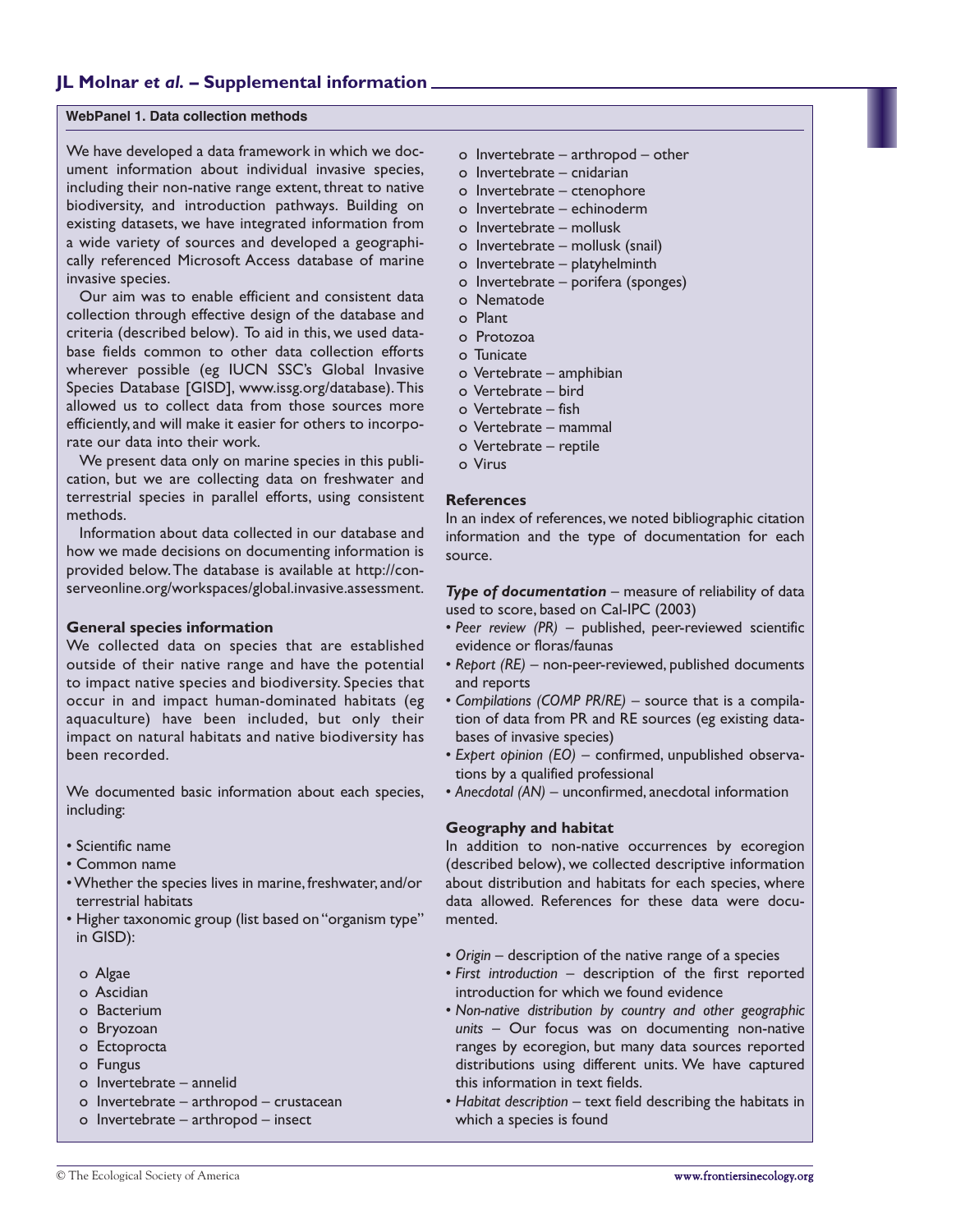- *Habitat* Species were noted as living in one or more of the marine habitats in the following list. To maintain consistency with existing databases, we based it on the habitat list in the GISD and included some additional marine habitat classes. This is not a formal classification of marine or coastal habitats, and we would also point out that the habitat classes are not mutually exclusive – many are nested or overlapping. Where relevant we documented multiple habitats for species:
	- o Aquaculture facilities o Benthic
		-
	- o Brackish water o Canals o Coastland o Coral reefs
		-
	- o Estuaries/bays o Fouling communities
	-
	- o Intertidal zones o Mangroves
	- o Marine habitats o Rocky habitats
	- o Shallow lagoons o Wetlands
- 

#### **Non-native occurrence by ecoregion**

We have documented the non-native range of each species, defining non-native occurrences as ecoregions in which a species is established outside of its native range (marine ecoregions: www.nature.org/MEOW; Spalding *et al*. 2007). Reference(s) were included for each ecoregional occurrence.

As a rough indicator of the reliability of these data, we also noted whether an ecoregional occurrence was within the geographic scope of references used. For example, if a database of invasive species in the Mediterranean Sea states that a species is also found in the Philippines, we included that occurrence in the database, but noted that it was outside of the geographic scope of the data source (until we can confirm the occurrence with a source from that region).

#### **Threat scores**

Species were assigned a score for each of the following (where data allowed) to indicate the magnitude of the threat that it poses to native biodiversity: "ecological impact", "geographic extent", "invasive potential", and "management difficulty".

Our four threat scores are based on systems proposed by Salafksy *et al*. (2003), NatureServe (2004), and California Invasive Plant Council (Cal-IPC 2003).The following chart roughly compares the criteria of each to our scores:

The categories used to assign each score were devised so that they can be applied consistently to different types of species and to those living in marine, freshwater, and terrestrial habitats.

Scores were assigned globally for each species, not for specific occurrences. For consistency, we used the worst documented case to score a species. If data were ambiguous, we were conservative in assigning higher scores.

Below are descriptions of how we scored the threat of species and collected supporting data.

#### *Ecological impact*

Ecological impact measures the severity of the impact of a species on the viability and integrity of native species and natural biodiversity. The following information was captured in the database:

#### **Score**

- 4 Disrupts entire ecosystem processes with wider abiotic influences
- 3 Disrupts multiple species, some wider ecosystem function, and/or keystone species or species of high conservation value (eg threatened species)
- 2 Disrupts single species with little or no wider ecosystem impact
- 1 Little or no disruption
- U Unknown or not enough information to determine score

**Text Description** – succinct description to support score, including, if data allowed, description of the wider abiotic influences, ecosystem and species disruptions, and including geographic variation in impact if applicable

**Sources** – cited documentation for score and descriptive text

Species were scored based on the worst documented case, with conditions in that case noted in the text description field. Occurrences and conditions where there was less of an impact are described in the text description as well.

We were conservative in assigning higher scores when data were ambiguous. For example, if a species is known

|                              | Salafsky et al.    | <b>NatureServe</b>                  | $Cal$ -IPC                            |
|------------------------------|--------------------|-------------------------------------|---------------------------------------|
| <b>Ecological impact</b>     | Severity/synergism | Ecological impact                   | Ecological impact                     |
| Geographic extent            | Scope              | Current distribution and abundance  | Ecological amplitude and distribution |
| Invasive potential           | Timing/likelihood  | Trend in distribution and abundance | Invasive potential                    |
| <b>Management difficulty</b> | Reversibility      | Management difficulty               | na                                    |
| <b>Type of documentation</b> | na                 | na                                  | Level of documentation                |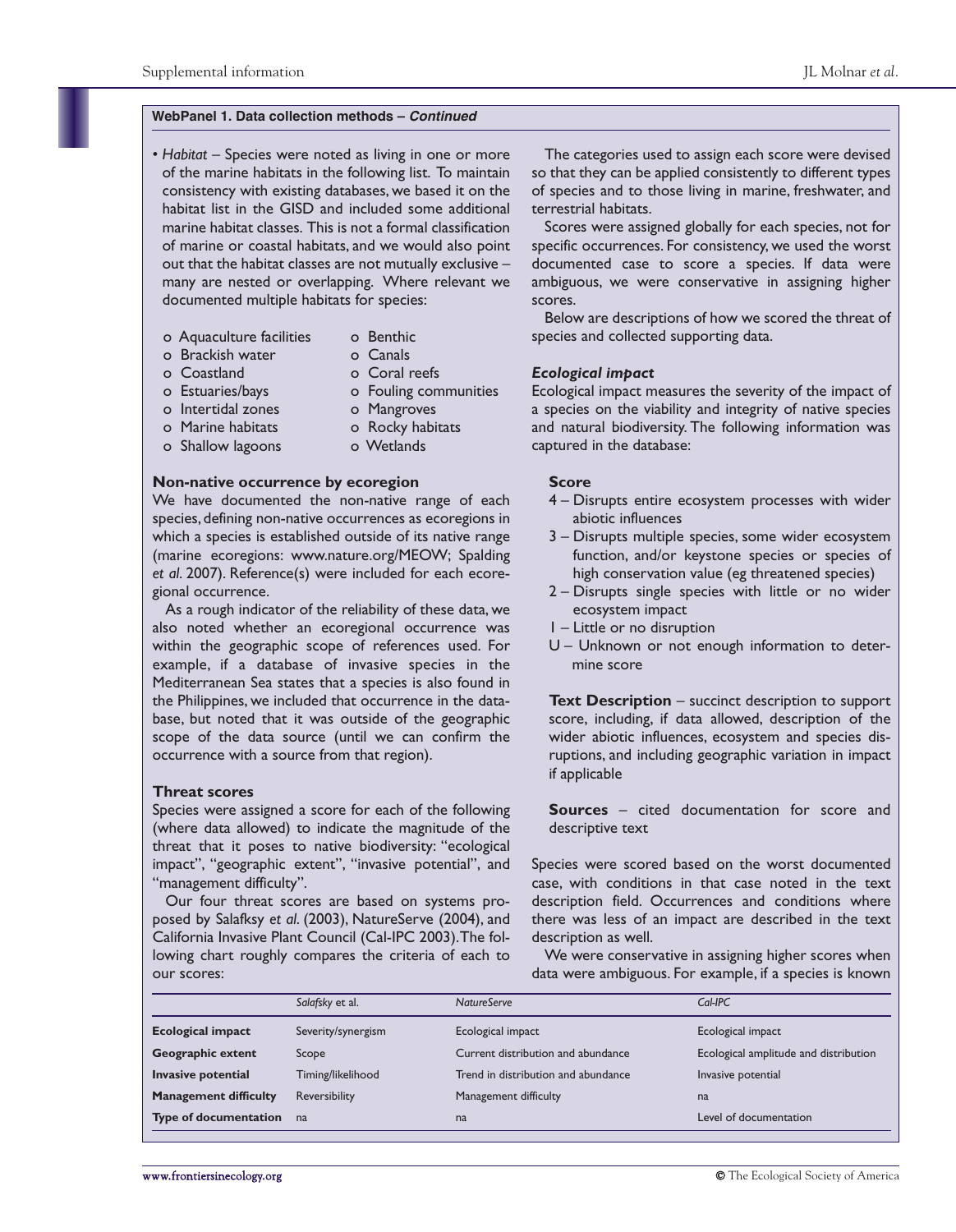to have economic impacts (eg fouling ship hulls), but its impacts in natural habitats have not been studied, we would assign it a low ecological impact score, pending more available data. Potential but unverified impacts were noted in the text description.

Some examples of the types of impacts that we assigned to each of the categories:

- 4 Causing large scale changes such as: altering community structure, causing localized to widespread extinctions, altering native level of activity (eg clogging waterways, altering natural topography)
- 3 Disrupting changes impacting more than a small number of species without causing localized extinctions, competition with threatened or keystone species, changing balance in ecosystem
- 2 Causing minor impact to a species or species group with no wider known impacts and without causing extinctions
- 1 Established, but little or no known impact; may be long-term resident, coexisting with native species

#### *Geographic extent*

Geographic extent measures the current extent of the species outside of its native range. The following information was captured in the database:

#### **Score**

- 4 Multi-ecoregion
- 3 Ecoregion
- 2 Local ecosystem/sub-ecoregion
- 1 Single site
- U Unknown or not enough information to determine score

**Distribution within non-native range** – locally patchy, locally pervasive, regionally patchy, regionally pervasive (approximate division between local/regional is ecoregion)

**Text description** – succinct description to support score

**Sources** – cited documentation for score and descriptive text

These categories were developed to indicate order of magnitude differences in non-native range, using a system that can be applied across marine, freshwater, and terrestrial habitats.We distinguished between the categories using the following criteria:

4 – Spans three or more ecoregions, cross continental, trans-oceanic

- 3 Established in no more than two adjoining ecoregions
- 2 More than one occurrence within one ecosystem
- 1 Single locality

As an additional description of the non-native distribution of a species, we noted the following, if data allowed:

- *Locally patchy* sightings or small communities established in localized area
- *Locally pervasive* dominant to similar flora/fauna in localized community
- *Regionally patchy* small, independent populations spanning two or more ecoregions
- *Regionally pervasive* dominant characteristics within all/most regional occurrences

#### *Invasive potential*

Invasive potential measures current/recent rate of spread and potential for future spread once introduced in a new habitat.The following information was captured in the database:

#### **Score**

- 4 Currently/recently spreading rapidly (doubling in < 10 years) and/or high potential for future rapid spreading
- 3 Currently/recently spreading less rapidly and/or potential for future, less rapid spreading
- 2 Established/present, but not currently spreading and high potential for future spreading
- 1 Established/present, but not currently spreading and/or low potential for future spreading
- U Unknown or not enough information to determine score

**Text description** – succinct description to support score and other information (eg description of dispersal methods, past invasions, and geographic variation)

**Sources** – cited documentation for score and descriptive text

We used both quantitative and qualitative descriptions of the spread of invasive species in a new habitat to assign a score.We distinguished between the categories using the following criteria:

- 4 Species has spread/invaded rapidly (doubling in < 10 years) after past introductions, indicating that it is likely to spread quickly after new invasions
- 3 Species has spread/invaded after past introductions and/or is likely to after new invasions, but not quickly enough to be scored a "4"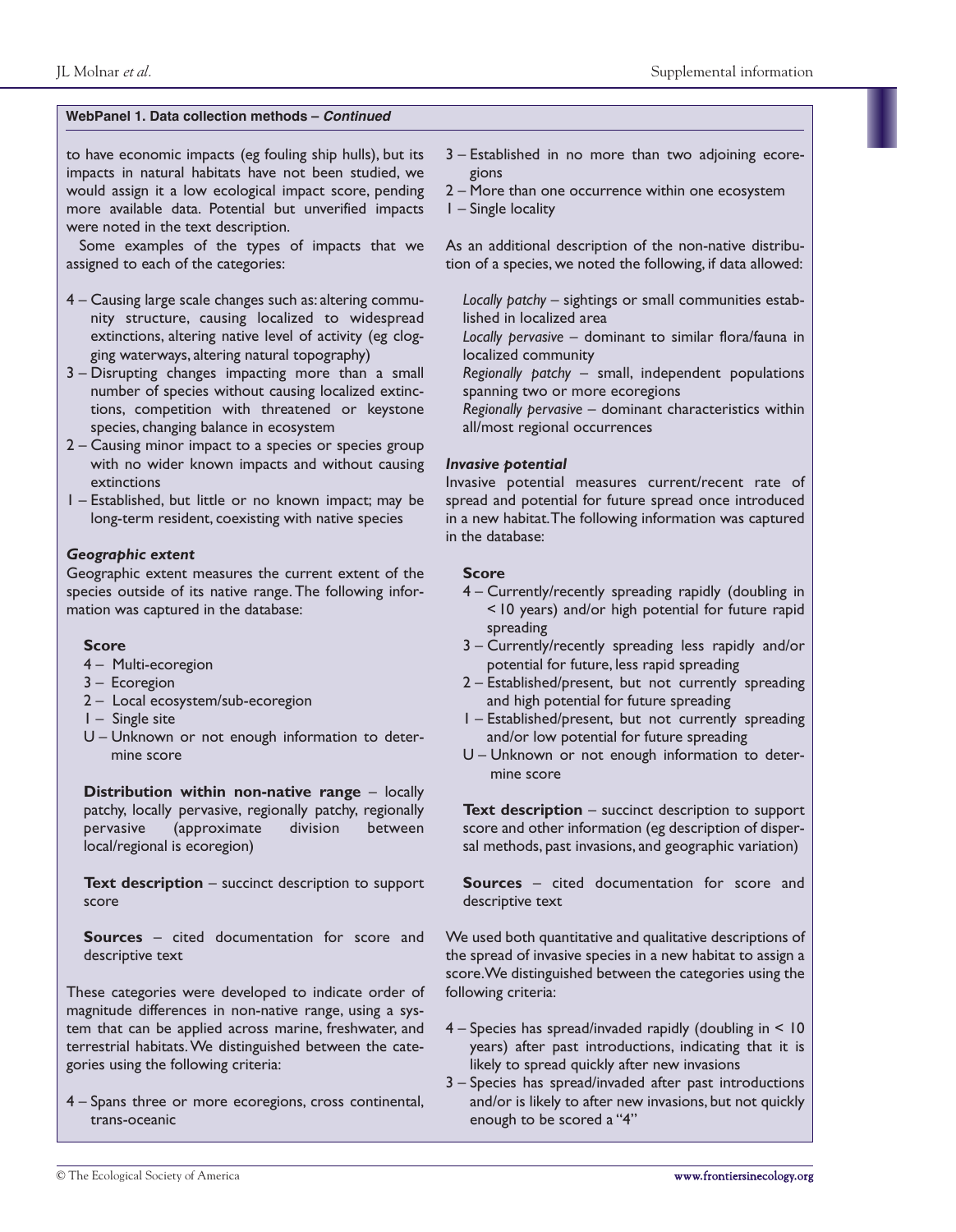- 2 Species has not yet spread/invaded into the habitat in which it has been introduced, but it has characteristics/traits that indicate it is likely to spread/invade
- 1 Species has not and is not likely to in the future spread/invade once introduced

#### *Management difficulty*

Management difficulty measures effort required to reverse the threat and/or remove the species.The following information was captured in the database:

#### **Score**

- 4 Irreversible and/or can not be contained or controlled
- 3 Reversible with difficulty and/or can be controlled with significant ongoing management
- 2 Reversible with some difficulty and/or can be controlled with periodic management
- 1 Easily reversible, with no ongoing management necessary (eradication)
- U Unknown or not enough information to determine score

**Text description** – succinct description to support score

**Sources** – cited documentation for score and descriptive text

We used information about past or ongoing eradication and control efforts.We distinguished between the categories using the following criteria:

- 4 No known successful form of complete removal, eradication, or control
- 3 Removal and/or control require significant resources and effort; complete removal may require routine scheduled maintenance on regular basis
- 2 Removal and/or control do not require significant resources and effort, but seasonal controls and monitoring may be required
- 1 Known occurrences have been easily detected and eradicated; no recurrence or spread after eradication

#### **Pathways**

We documented all known and likely introduction pathways for each species in our database, adapting a list of "pathways" developed by the US National Invasive Species Council's Invasive Species Pathways Team (Campbell and Kriesch 2003; refined by Lodge *et al*. 2006).Their task was "developing a system for evaluating the significance of invasive species pathways" with

"pathways" defined broadly as "any means that allows entry or spread of an invasive species" (Campbell and Kriesch 2003). Although this system includes routes of introduction that are elsewhere classed as vectors (Carlton and Ruiz 2005) and categories are not always mutually exclusive, it allows the practical categorization of commonly reported information on pathways and vectors.We modified this system slightly, to better fit a global assessment and made category adjustments to allow effective gathering of data by species.

A summary of the marine pathways used is in Panel 2, and our full pathways list is provided in WebPanel 2.

The following information was captured in the database for each species:

*Pathway* – This field captured how a species is brought to new habitats (not local dispersal after it has been introduced).We documented all known and likely pathways for each species.The field was populated from the list of pathways described above (Panel 2,WebPanel 2)

For each pathway of a species, the following was also documented (as data allowed):

*Introduction* – describes the release itself (after a species travels on a pathway to a new habitat)

- Intentional deliberate release, authorized or not
- Accidental unintentional release, hitchhiker
- Not human assisted natural migration

*Documented* – this field allowed us to distinguish between pathways that are known for a species,and those that are likely (eg due to habitat, species vulnerabilities)

- Known documented case(s)
- Probable likely pathway for a species and/or for specific introduction
- Possible potential pathway (eg based on species physiology)

*Cause* – describes the driver of an invasion on a pathway (eg specific industries, food resource, ornamentation)

This type of field has been used in other databases to specifically describe the cause of one introduction, but it is difficult to repeat this level of detail in a global database. We are capturing typical/known modes of introduction, instead of the details of one introduction. For example, for the introduction of a diatom via the "ballast water" pathway, we usually can not get enough detailed information to narrow the cause to the type of ship/industry.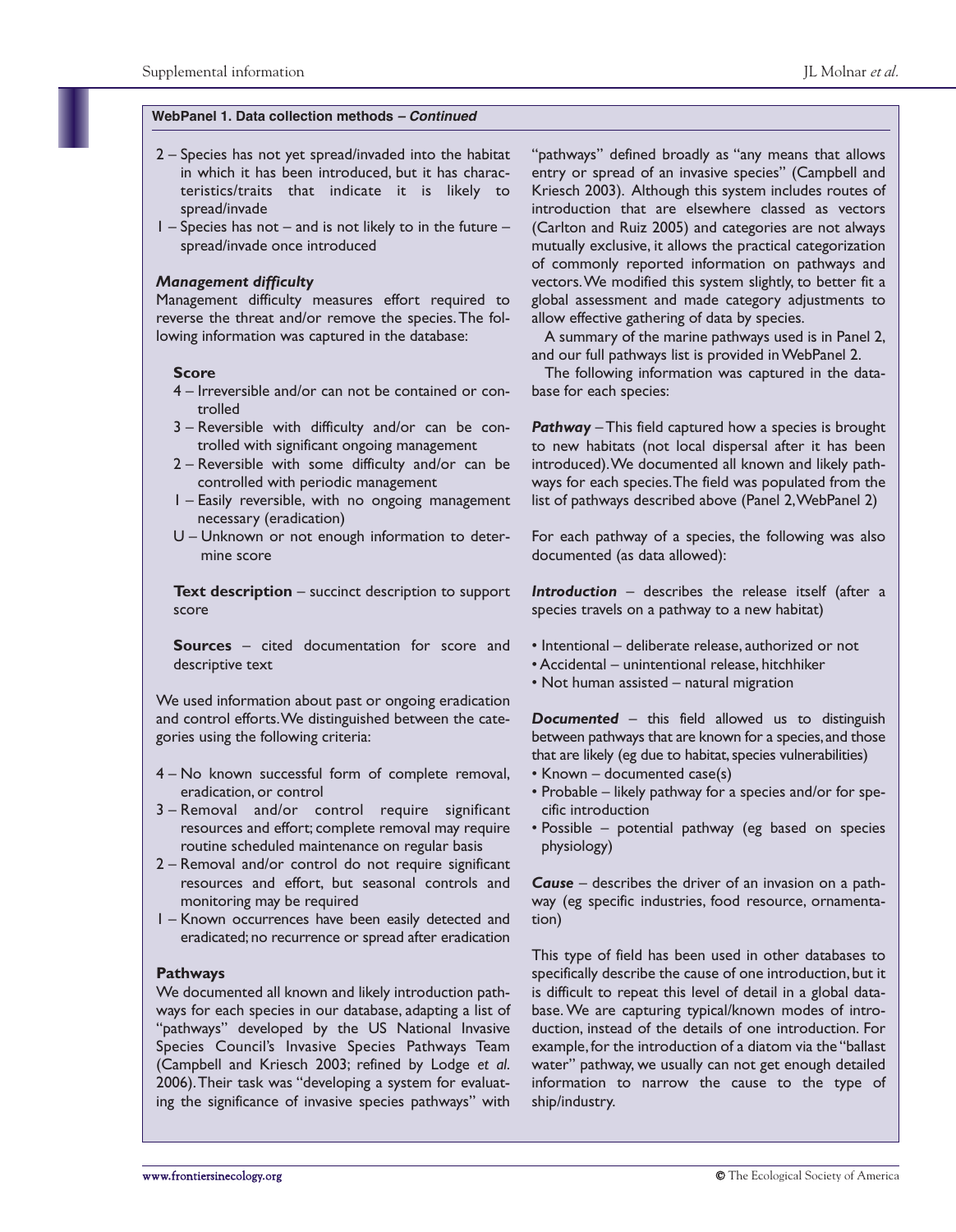*Description* – text field to capture details about introductions (eg specific cases)

**References** – documented for each species' pathway

#### ■ **References**

- Cal-IPC (California Invasive Plant Council). 2003. Criteria for categorizing invasive non-native plants that threaten wildlands. www.cal-ipc.org/ip/inventory/pdf/Criteria.pdf. Viewed 23 Mar 2005.
- Campbell F and Kriesch P. 2003. Final report by the National Invasive Species Council's Invasive Species Pathways Team of the Prevention Working Group. www.invasivespeciesinfo.gov/ council/wrkgrps.shtml.Viewed 30 Aug 2006.
- Lodge DM, Williams S, MacIsaac HJ, *et al*. 2006. Biological invasions: recommendations for US policy and management. *Ecol Appl* **16**: 2035–54.
- NatureServe. 2004.An invasive species assessment protocol: evaluating non-native plants for their impact on biodiversity. www.natureserve.org/library/invasiveSpeciesAssessmentProt ocol.pdf. Viewed 4 Aug 2005.
- Salafsky N, Salzer D, Ervin J, *et al*. 2003. Conventions for defining, naming, measuring, combining, and mapping threats in conservation. Bethesda, MD: Foundations of Success. http://fosonline.org/images/Documents/Conventions\_for\_Threats\_in\_ Conservation.pdf. Viewed 7 Sep 2004.
- Spalding MD, Fox HE,Allen GR, et al. 2007. Marine ecoregions of the world: a bioregionalization of coast and shelf areas. *BioScience* **57**: 573–83.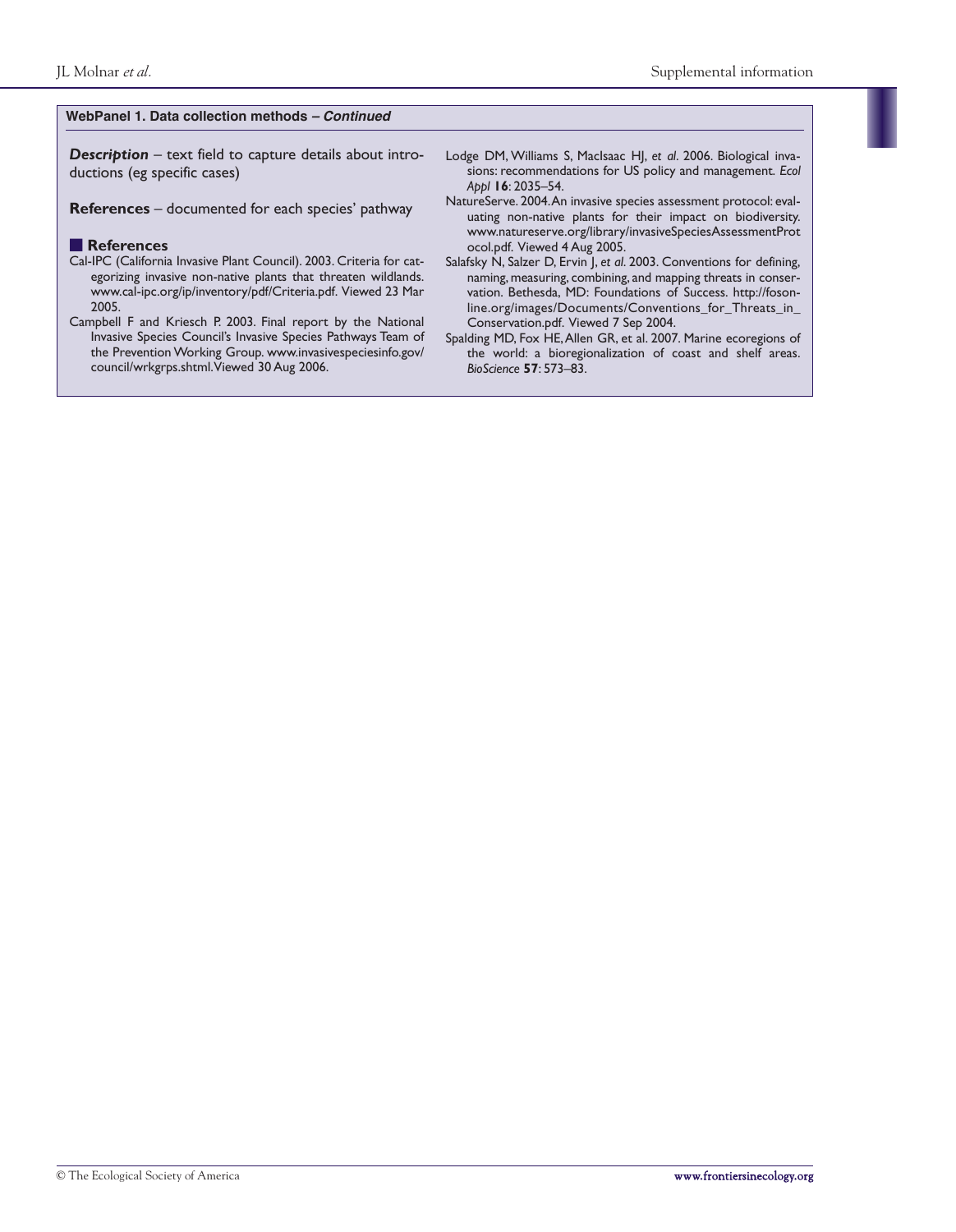| WebPanel 2. Alien species pathway framework                                              |  |  |  |  |  |  |
|------------------------------------------------------------------------------------------|--|--|--|--|--|--|
|                                                                                          |  |  |  |  |  |  |
| Adapted from NISC Invasive Species Pathway Team's outline (Campbell and<br>Kriesch 2003) |  |  |  |  |  |  |
| I. Transportation-related pathways                                                       |  |  |  |  |  |  |
| A. Modes of transportation                                                               |  |  |  |  |  |  |
| I. Air transportation                                                                    |  |  |  |  |  |  |
| a) Wheel wells<br>b) Cabin                                                               |  |  |  |  |  |  |
| c) Cargo holds                                                                           |  |  |  |  |  |  |
| 2. Freshwater/marine transportation                                                      |  |  |  |  |  |  |
| a) Ballast and/or fouling                                                                |  |  |  |  |  |  |
| (1) Ballast water and sediments                                                          |  |  |  |  |  |  |
| (2) Hull/surface fouling                                                                 |  |  |  |  |  |  |
| b) Stowaways in holds                                                                    |  |  |  |  |  |  |
| c) Superstructures/structures above the waterline                                        |  |  |  |  |  |  |
| d) Dredge spoil material<br>e) Canals that connect waterways                             |  |  |  |  |  |  |
| 3. Land/terrestrial transportation                                                       |  |  |  |  |  |  |
| a) Cars, trucks, buses, ATVs, etc                                                        |  |  |  |  |  |  |
| b) Construction equipment and firefighting equipment                                     |  |  |  |  |  |  |
| c) Trains, subways, metros, monorails                                                    |  |  |  |  |  |  |
| d) Hikers, horses, pets                                                                  |  |  |  |  |  |  |
| B. Items used in shipping process                                                        |  |  |  |  |  |  |
| I. Containers - both exterior and interior<br>2. Packing materials                       |  |  |  |  |  |  |
| a) Wood packing materials                                                                |  |  |  |  |  |  |
| b) Seaweed                                                                               |  |  |  |  |  |  |
| c) Other plant materials                                                                 |  |  |  |  |  |  |
| d) Sand/earth                                                                            |  |  |  |  |  |  |
| C. Tourism/travel/relocation                                                             |  |  |  |  |  |  |
| 1. Travelers themselves                                                                  |  |  |  |  |  |  |
| 2. On baggage and gear<br>3. Transported pets/plants and animals transported for enter-  |  |  |  |  |  |  |
| tainment                                                                                 |  |  |  |  |  |  |
| 4. Travel consumables                                                                    |  |  |  |  |  |  |
| D. Mail/internet/overnight shipping companies                                            |  |  |  |  |  |  |
| II. Commerce in living organisms pathways                                                |  |  |  |  |  |  |
| A. Live seafood trade                                                                    |  |  |  |  |  |  |
| <b>B.</b> Livestock<br>C. Aquaculture and mariculture activities                         |  |  |  |  |  |  |
| I. Enclosed facilities                                                                   |  |  |  |  |  |  |
| 2. Stocking in open water                                                                |  |  |  |  |  |  |
| D. Pet, aquarium, and water garden trade                                                 |  |  |  |  |  |  |
| E. Bait industry                                                                         |  |  |  |  |  |  |
| F. Biocontrol                                                                            |  |  |  |  |  |  |
| G. Nurseries/garden/landscaping                                                          |  |  |  |  |  |  |
| 1. Whole plants<br>2. Plant parts                                                        |  |  |  |  |  |  |
| H. Agricultural and forestry species trade                                               |  |  |  |  |  |  |
| 1. Whole plants                                                                          |  |  |  |  |  |  |
| 2. Plant parts                                                                           |  |  |  |  |  |  |
| Plants and plant parts as food<br>I.                                                     |  |  |  |  |  |  |
| J. Other animal trade                                                                    |  |  |  |  |  |  |
| K. Other plant trade                                                                     |  |  |  |  |  |  |
| I. Whole plants                                                                          |  |  |  |  |  |  |
| 2. Plant parts<br>III. Other human-assisted pathways                                     |  |  |  |  |  |  |
| A. Ecosystem disturbance                                                                 |  |  |  |  |  |  |

- 1. Short-term disturbances that facilitate introduction
- 2. Long-term disturbances that facilitate introduction
- B. Climate change
- **IV. Natural spread**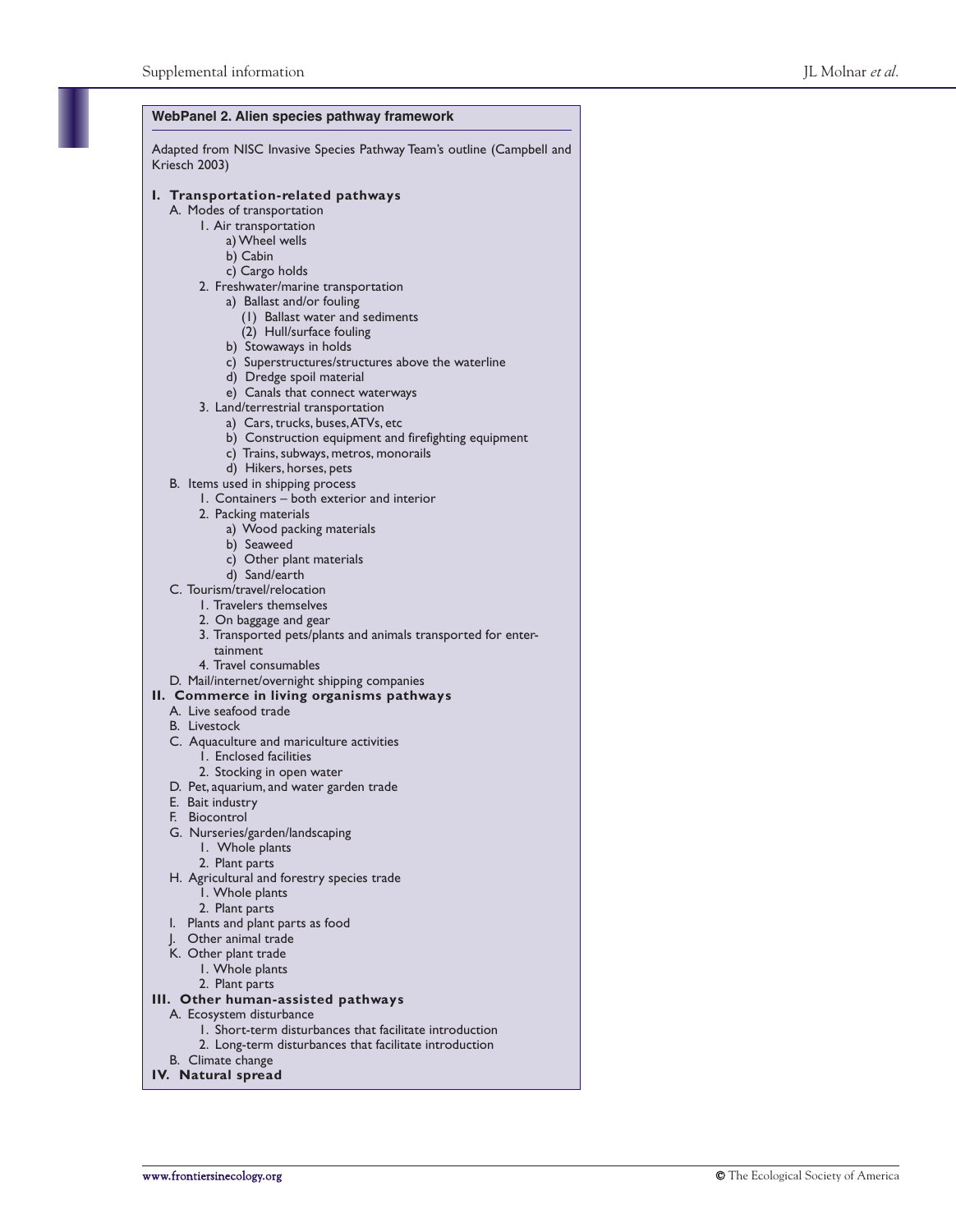#### **WebPanel 3. Marine data sources in database**

In general,"databases and atlases" were the initial sources of species that we included in our database.We then used "articles and reports" and "other web sources" to supplement species information on occurrences, pathways, and threat scoring. We have not included all the information available in each of the local datasets listed.

### **Databases and atlases**

| Database/atlas name                                                                                                     | Access information                                                                                                      |
|-------------------------------------------------------------------------------------------------------------------------|-------------------------------------------------------------------------------------------------------------------------|
| IUCN-ISSG's Global Invasive Species Database                                                                            | www.issg.org/database                                                                                                   |
| FishBase                                                                                                                | www.fishbase.org                                                                                                        |
| FIGIS: FAO's Fisheries Global Information System                                                                        | www.fao.org/fi/figis/                                                                                                   |
| Aqualnvader: Database of Aquatic Invasive Species of Europe                                                             | www.zin.ru/rbic/projects/aquainvader/searchmain.asp                                                                     |
| NAS: USGS's Nonindigenous Aquatic Species Database                                                                      | http://nas.er.usgs.gov                                                                                                  |
| NIMPIS: Australia's National Introduced Marine Pest Information System                                                  | www.marine.csiro.au/crimp/nimpis/                                                                                       |
| CIESM Atlas of Exotic Species in the Mediterranean                                                                      | www.ciesm.org/atlas/                                                                                                    |
| NEMESIS: Smithsonian Environmental Research Center's National Exotic<br>Marine and Estuarine Species Information System | http://invasions.si.edu/nemesis/                                                                                        |
| NatureServe Explorer                                                                                                    | www.natureserve.org/explorer/                                                                                           |
| Australia Weed Database                                                                                                 | www.weeds.org.au                                                                                                        |
| Invasive Plants of Canada Project                                                                                       | www.plantsincanada.com/                                                                                                 |
| CERC's Introduced Species Summary Project                                                                               | www.columbia.edu/itc/cerc/danoff-burg/invasion_                                                                         |
|                                                                                                                         | bio/inv_spp_summ/invbio_plan_report_home.html                                                                           |
| Gulf States Marine Fisheries Commission's Non-Native Aquatic                                                            |                                                                                                                         |
| <b>Species Summaries</b>                                                                                                | http://nis.gsmfc.org/nis_alphabetic_list.php                                                                            |
| <b>Baltic Sea Alien Species Database</b>                                                                                | www.ku.lt/nemo/alien_species_directory.html                                                                             |
| Invasive species in the Pacific northwest                                                                               | Boersma PD, Reichard SE, and Van Buren AN. 2006. Seattle, WA: University                                                |
|                                                                                                                         | of Washington Press                                                                                                     |
| Intertidal Marine Invertebrates in the Puget Sound                                                                      | www.nwmarinelife.com/                                                                                                   |
| Exotic Aquatics on the Move: A Joint Project of National Sea Grant                                                      |                                                                                                                         |
| Network and Geographic Education Alliances                                                                              | www.iisgcp.org/EXOTICSP/                                                                                                |
| Caspian Sea Biodiversity Database                                                                                       | www.caspianenvironment.org/biodb/eng/main.htm                                                                           |
| AlgaeBase                                                                                                               | www.algaebase.org/                                                                                                      |
| Belgian Forum on Invasive Species' Harmonia Database                                                                    | http://ias.biodiversity.be                                                                                              |
| APIRS Online: The Database of Aquatic, Wetland, and Invasive Plants                                                     | http://plants.ifas.ufl.edu/search80/NetAns2/                                                                            |
| Great Lakes Aquatic Nonindigenous Species List                                                                          | www.glerl.noaa.gov/res/Programs/invasive/anscommon052703.html                                                           |
| NOBANIS: North European and Baltic Network on Invasive Species                                                          | www.nobanis.org/Factsheets.asp                                                                                          |
| JNCC's Non-native marine species in British waters: a review and                                                        |                                                                                                                         |
| directory                                                                                                               | www.jncc.gov.uk                                                                                                         |
| MarLIN: The Marine Life Information Network for Britain and Ireland                                                     | www.marlin.ac.uk/                                                                                                       |
| Invasive Aliens in Northern Ireland                                                                                     | www.habitas.org.uk/invasive                                                                                             |
| Government of Western Australia - Dept of Fisheries: Introduced                                                         |                                                                                                                         |
| Marine Aquatic Invaders – A Field Guide                                                                                 | www.fish.wa.gov.au/docs/pub/IMPMarine/index.php?0506                                                                    |
| Alien Species in Swedish Sea Areas / Frammande Arter / Svenska                                                          |                                                                                                                         |
| Hav – Sweden                                                                                                            | www.frammandearter.se/                                                                                                  |
| Alien and Invasive Algae in Hawai'i                                                                                     | www.botany.hawaii.edu/GradStud/smith/websites/m-kupeke.htm                                                              |
| Marine Algae of Hawai'i                                                                                                 | www.hawaii.edu/reefalgae/invasive_algae/                                                                                |
| Invasive Species of Long Island Sound                                                                                   | www.seagrant.uconn.edu/INVID.HTM                                                                                        |
| Harmful Plankton Project: The user-friendly guide to harmful phyto-                                                     |                                                                                                                         |
| plankton in EU waters                                                                                                   | www.liv.ac.uk/hab/Data%20sheets/p_mini.htm                                                                              |
| University of California-Davis, Agriculture and Natural Resources                                                       |                                                                                                                         |
| Database                                                                                                                |                                                                                                                         |
|                                                                                                                         | http://ucce.ucdavis.edu/datastore/datareport.cfm?searcher=&survey<br>number=182&reportnumber=42&Submit.x=58&Submit.y=13 |
|                                                                                                                         | (Continued)                                                                                                             |
|                                                                                                                         |                                                                                                                         |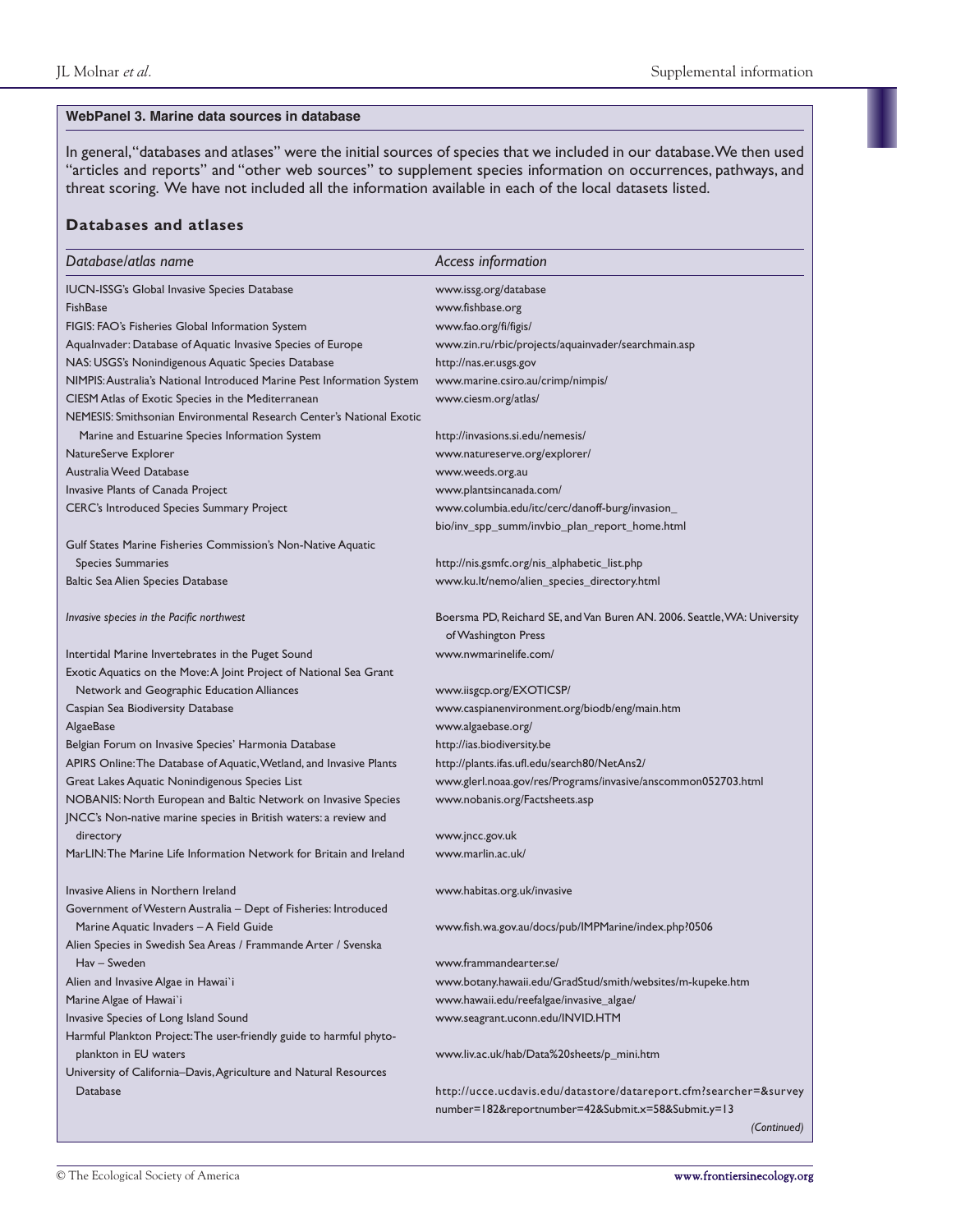| Author                    | <b>Title</b>                                                                                                                                                   | Year | Website                                                                                                                          | Journal/report information                                                 |
|---------------------------|----------------------------------------------------------------------------------------------------------------------------------------------------------------|------|----------------------------------------------------------------------------------------------------------------------------------|----------------------------------------------------------------------------|
| Ahyong S                  | Range extension of two invasive crab species<br>in eastern Australia: Carcinus maenas<br>(Linnaeus) and Pyromaia tuberculata<br>(Lockington)                   | 2005 |                                                                                                                                  | Mar Pollut Bull 50: 460-62                                                 |
| Ahyong ST et al.          | First Mediterranean record of the Indo-West<br>Pacific mantis shrimp, Clorida albolitura Ahyong<br>and Naiyanetr, 2000 (Stomatopoda, Squillidae)               | 2006 | www.aquaticinvasions.ru/2006/Al_<br>2006_1_3_Ahyong_Galil.pdf                                                                    | Aquatic Invasions 1:191-93                                                 |
| Akyol O et al.            | First confirmed record of Lagocephalus sceleratus<br>(Gmelin, 1789) in the Mediterranean Sea                                                                   | 2005 |                                                                                                                                  | Fish Biol 66: 1183-86                                                      |
| Aligizaki K et al.        | The presence of the potentially toxic general<br>Ostreopsis and Coolia (Dinophyceae) in the<br>North Aegean Sea, Greece                                        | 2006 |                                                                                                                                  | Harmful Algae 5:717–30                                                     |
| Andreakis N et al.        | Asparagopsis taxiformis and Asparagopsis<br>armata (Bonnemaisoniales, Rhodophyta): genetic<br>and morphological identification of<br>Mediterranean populations | 2004 |                                                                                                                                  | Eur   Phycol <b>39</b> : 273–83                                            |
| Andrews JD                | Effects of tropical storm Agnes on epifaunal<br>invertebrates in Virginia estuaries                                                                            | 1973 |                                                                                                                                  | Chesapeake Sci 14: 223-34                                                  |
| <b>Armonies W</b>         | What an introduced species can tell us about<br>the spatial extension of benthic populations                                                                   | 2001 | www.int-res.com/articles/meps/209/<br>m209p289.pdf                                                                               | Mar Ecol-Prog Ser 209:<br>$289 - 94$                                       |
| Ashton G et al.           | Global distribution of the alien marine<br>amphipod Caprella mutica                                                                                            | 2004 | http://66.165.102.189/pdf/24Friday/<br>A/fri_a_e_am/Gail_Ashton.pdf                                                              | 13th International Conference<br>on Aquatic Invasive Species               |
| Ashton G et al.           | Rapid assessment of the distribution of marine<br>non-native species in marinas in Scotland                                                                    | 2006 | www.aquaticinvasions.ru/2006/Al_<br>2006_1_4_Ashton_etal_1.pdf                                                                   | Aquatic Invasions 1: 209-13                                                |
| Avent SR                  | Distribution of Eurytemora americana<br>(Crustacea, Copepoda) in the Duwamish River<br>estuary, Washington                                                     |      | www.ocean.washington.edu/<br>people/oc549/savent/projects/<br>duwamish.htm                                                       | Unpublished report:<br>University of Washington,<br>School of Oceanography |
| Bachelet G et al.         | Invasion of the eastern Bay of Biscay by the<br>nassariid gastropod Cyclope neritea: origin and<br>effects on resident fauna                                   | 2004 | www.int-res.com/articles/meps2004/<br>276/m276p147.pdf                                                                           | Mar Ecol-Prog Ser 276:<br>$147 - 59$                                       |
| Bailey RJE et al.         | Predatory interactions between the invasive<br>amphipod Gammarus tigrinus and the native<br>opossum shrimp Mysis relicta                                       | 2006 |                                                                                                                                  | I North Am Benthol Soc 25:<br>393-405                                      |
| Bailey-Brock JH           | A new record of the polychaete Boccardia<br>proboscidea (Family Spionidae), imported to<br>Hawai'i with oysters                                                | 2000 | www.uhpress.hawaii.edu/journals/ps/<br>PS541.html                                                                                | Pac Sci 54: 27-30                                                          |
| Baker P et al.            | Nonindigenous marine species in the greater<br>Tampa Bay ecosystem                                                                                             | 2004 | http://dl.nwrc.gov/net_prod_download/ Tampa Bay Estuary Program<br>/public/gom_net_pub_products/DOC/<br>Tech-02-04-Invasives.pdf | <b>Technical Publication</b><br>$#02-04$                                   |
| Bakir K et al.            | Contribution to the knowledge of alien<br>amphipods off the Turkish coast: Gammarposis<br>togoensis (Schellenberg, 1925)                                       | 2007 | www.aquaticinvasions.ru/2007/AI_<br>2007_2_1_Bakir_etal.pdf                                                                      | Aquatic Invasions 2:80-82                                                  |
| Ballesteros E et al.      | Mortality of shoots of Posidonia oceanica<br>following meadow invasion by the red alga<br>Lophocladia lallemandii                                              | 2007 |                                                                                                                                  | Bot Mar 50: 8-13                                                           |
| Band-Schmidt CJ<br>et al. | Culture studies of Alexandrium affine<br>(Dinophyceae), a non-toxic cyst forming<br>dinoflagellate from Bahia Concepcion, Gulf of<br>California                | 2003 |                                                                                                                                  | Bot Mar 46: 44-54                                                          |
|                           |                                                                                                                                                                |      |                                                                                                                                  | (Continued)                                                                |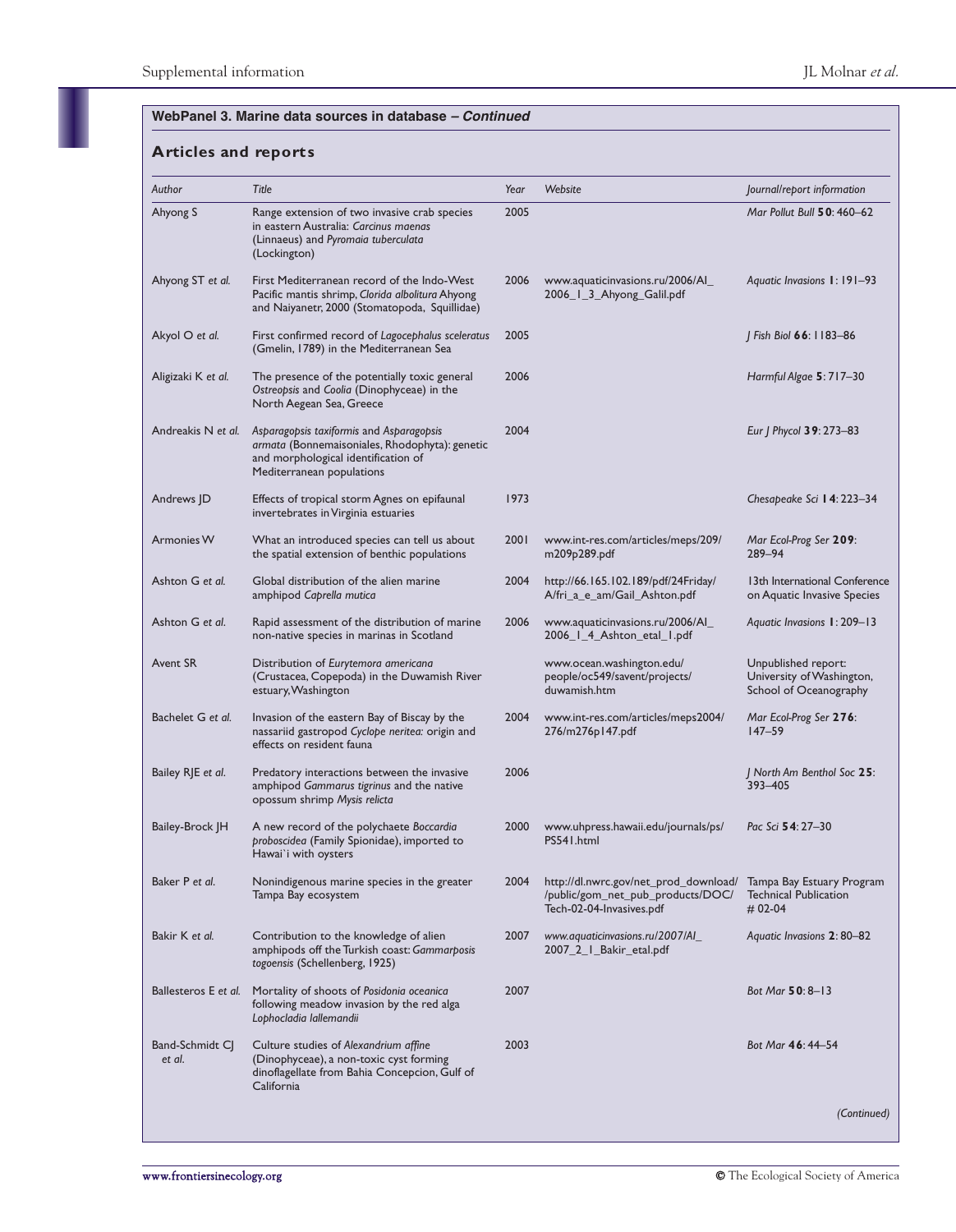| <b>Barse AM</b><br>Bellemo G et al. | Distribution of the swim bladder nematode.<br>Anguillicola crassus, among Chesapeake Bay<br>American eels, Anguilla rostrata<br>First report of a filamentous species of<br>Desmarestia (Desmarestiaceae, Fucophyceae) in<br>the Lagoon of Venice (Italy, Mediterranean Sea)<br>Bij de Vaate A et al. Geographical patterns in range extension of<br>Ponto-Caspian macroinvertebrate species in<br>Europe | 1999<br>2001 | www.sdafs.org/meetings/99sdafs/<br>physio/barse I.htm<br>http://article.pubs.nrc-2002cnrc.gc.<br>ca/ppv/RPViewDoc?_handler_ | From the 1999 Southern<br>Division of the American<br><b>Fisheries Society Midyear</b><br>Meeting held in<br>Chattanooga, Tennessee<br>Bot Mar 44: 541-45 |
|-------------------------------------|-----------------------------------------------------------------------------------------------------------------------------------------------------------------------------------------------------------------------------------------------------------------------------------------------------------------------------------------------------------------------------------------------------------|--------------|-----------------------------------------------------------------------------------------------------------------------------|-----------------------------------------------------------------------------------------------------------------------------------------------------------|
|                                     |                                                                                                                                                                                                                                                                                                                                                                                                           |              |                                                                                                                             |                                                                                                                                                           |
|                                     |                                                                                                                                                                                                                                                                                                                                                                                                           |              |                                                                                                                             |                                                                                                                                                           |
|                                     |                                                                                                                                                                                                                                                                                                                                                                                                           |              | =HandleInitialGet&journal=cjfas&<br>volume=59&calyLang=eng&articleFile<br>=f02-098.pdf                                      | Can   Fish Aguat Sci 59:<br>$1159 - 74$                                                                                                                   |
|                                     | Bilecenoglu M et al. Range extension of three lessepsian migrant<br>fish (Fistularia commersoni, Sphyraena<br>flavicauda, Lagocephalus suezensis) in the<br>Mediterranean Sea                                                                                                                                                                                                                             | 2002         |                                                                                                                             | J Mar Biol Ass UK <b>82</b> :<br>$525 - 26$                                                                                                               |
|                                     | Bilecenoglu M et al. Range expansion of silverstripe blaasop,<br>Lagocephalus sceleratus (Gmelin 1789), to the<br>northern Aegean Sea                                                                                                                                                                                                                                                                     | 2006         |                                                                                                                             | Aquatic Invasions 1: 289-91                                                                                                                               |
| Bjaerke MR et al.                   | Effects of temperature and salinity on growth,<br>reproduction and survival in the introduced red<br>alga Heterosiphonia japonica (Ceramiales,<br>Rhodophyta)                                                                                                                                                                                                                                             | 2004         |                                                                                                                             | Bot Mar 47: 373-80                                                                                                                                        |
| Blua A                              | Caspian: influx of killer jellyfish threatens fish<br>stocks                                                                                                                                                                                                                                                                                                                                              | 2004         | www.rferl.org/featuresarticle/2004/06/<br>d4beb0c9-eaec-4030-b330-e93fb<br>974c99f.html                                     | Radio Free Europe                                                                                                                                         |
| <b>Bolch CJS</b>                    | A review of the molecular evidence for ballast<br>water introduction of the toxic dinaflagellates<br>Gymnodinium catenatum and the Alexandrium<br>"tamarensis complex" to Australia                                                                                                                                                                                                                       | 2007         |                                                                                                                             | Harmful Algae 6: 465–85                                                                                                                                   |
| Bolton TF et al.                    | Chemical mediation of sperm activity and<br>longevity in the solitary ascidians Ciona<br>intestinalis and Ascidiella aspersa                                                                                                                                                                                                                                                                              | 1996         | www.biolbull.org/cgi/reprint/190/<br>3/329.pdf                                                                              | Biol Bull 190: 329-35                                                                                                                                     |
| Bosa CR et al.                      | Peracarids associated to worm reefs of<br>Phragmatopoma caudata (Kröyer) (Polychaeta,<br>Sabellariidae) from Caiobá beach, Matinhos,<br>Paraná                                                                                                                                                                                                                                                            | 2002         |                                                                                                                             | Rev Bras Zool 19: 135-47                                                                                                                                  |
| Branham JM et al.                   | Coral-eating sea stars Acanthaster planci in Hawai'i                                                                                                                                                                                                                                                                                                                                                      | <u>1971</u>  |                                                                                                                             | Science 172: 1155-57                                                                                                                                      |
| Bravo I et al.                      | Resting cysts of the toxigenic dinoflagellate genus 2006<br>Aledandrium in recent sediments from the<br>Western Mediterranean coast, including the first<br>description of cysts of A kutnerae and A<br>peruvianum                                                                                                                                                                                        |              |                                                                                                                             | Eur   Phycol 4 1: 293-302                                                                                                                                 |
| Brock BJ                            | On some south Australian Caulerpa species                                                                                                                                                                                                                                                                                                                                                                 | 2005         | www.mlssa.asn.au/journals/2005<br>Journal.htm                                                                               | Marine Life Society of South<br>Australia Inc 2005 Journal                                                                                                |
| Brunetti R and<br>Mastrototaro F    | The non-indigenous stolidobranch ascidian<br>Polyandrocarpa zorritensis in the Mediterranean:<br>description, larval morphology and pattern of<br>vascular budding                                                                                                                                                                                                                                        | 2004         | www.mapress.com/zootaxa/2004f/<br>z00528f.pdf                                                                               | Zootaxa 528: 1-8                                                                                                                                          |
| <b>Burton D</b>                     | Control of colonial hydroid macrofouling by<br>free-field ultrasonic radiation                                                                                                                                                                                                                                                                                                                            | 1984         |                                                                                                                             | Science 223: 1410-11                                                                                                                                      |
|                                     |                                                                                                                                                                                                                                                                                                                                                                                                           |              |                                                                                                                             | (Continued)                                                                                                                                               |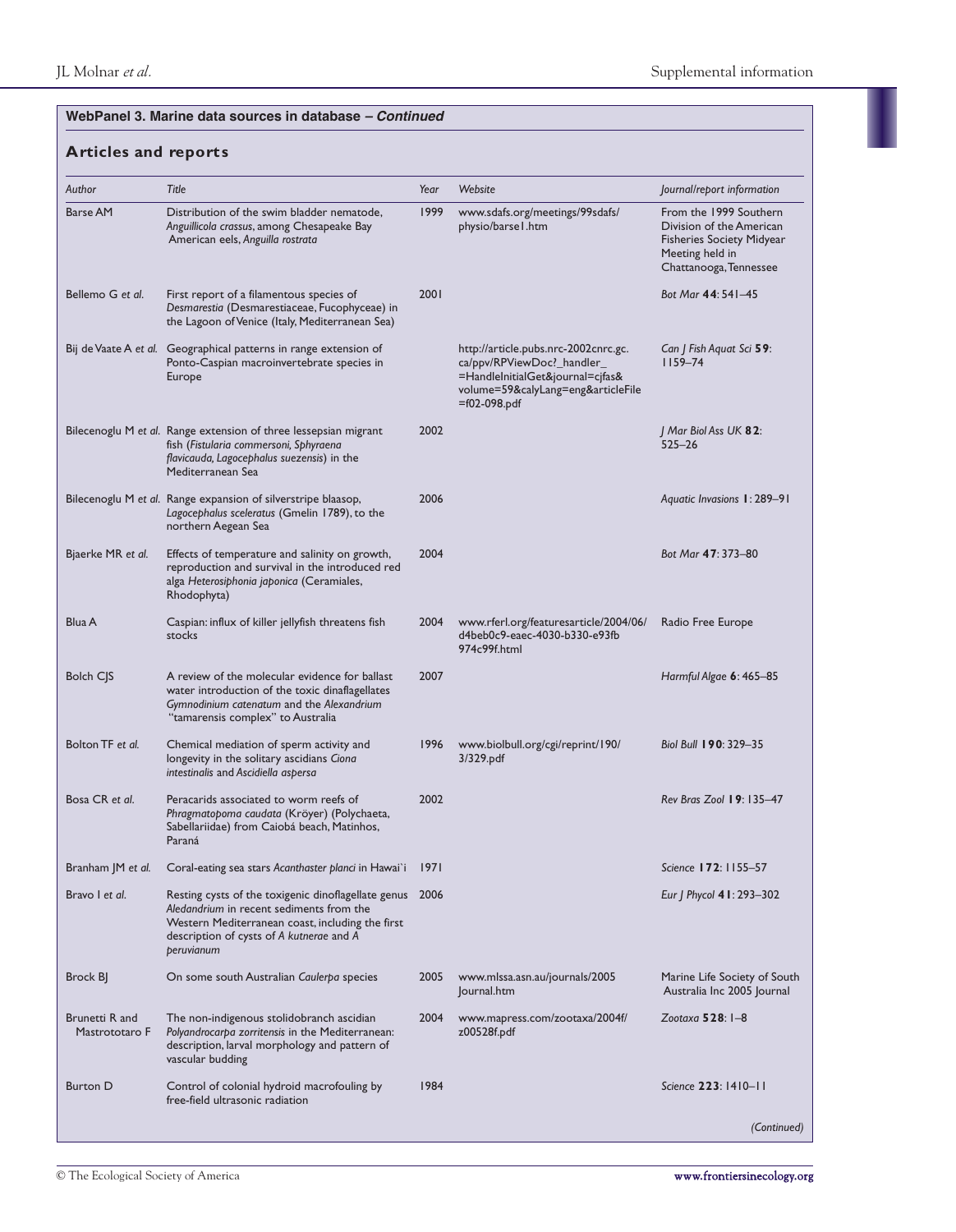| Author                                                                                       | Title                                                                                                                                                                                                    | Year | Website                                                                                                         | Journal/report information                                                     |
|----------------------------------------------------------------------------------------------|----------------------------------------------------------------------------------------------------------------------------------------------------------------------------------------------------------|------|-----------------------------------------------------------------------------------------------------------------|--------------------------------------------------------------------------------|
| <b>Bushek D</b>                                                                              | Seasonal abundance and occurrence of the Asian<br>isopod Synidotea laevidorsalis in Delaware Bay,<br><b>USA</b>                                                                                          | 2006 | www.hsrl.rutgers.edu/PDFs/Isopod.pdf                                                                            | Biological Invasions 00: 1-6                                                   |
| Calcinai B et al.                                                                            | Dispersal and association of two alien species<br>in the Indonesian coral reefs: the octocoral<br>Carijoa riisei and the demosponge<br>Desmapsamma anchorata                                             | 2004 |                                                                                                                 | Mar Biol Ass UK <b>84</b> :<br>$937 - 41$                                      |
| California Regional<br><b>Water Quality</b><br>Control Board:<br>San Francisco Bay<br>Region | Prevention of exotic species introductions to<br>the San Francisco Bay Estuary: a total<br>maximum daily load report to USEPA                                                                            | 2000 | www.swrcb.ca.gov/rwqcb2/download/<br>Tmdl.pdf                                                                   | California Regional Water<br>Quality Control Board San<br>Francisco Bay Region |
| Cannicci S                                                                                   | Racing across the Mediterranean – first record<br>of Percnon gibbesi (Crustacea: Decapoda:<br>Grapsidae) in Greece                                                                                       | 2006 | www.mba.ac.uk/jmba/pdf/5300.pdf                                                                                 | JMBA2 - Published online                                                       |
| Cardigos F et al.                                                                            | Non-indigenous marine species of the Azores                                                                                                                                                              | 2006 |                                                                                                                 | Helgol Mar Res 60: 160-69                                                      |
| Carlton JT                                                                                   | Introduced invertebrates of San Francisco Bay                                                                                                                                                            | 1979 | www.estuaryarchive.org/archive/<br>conomos 1979                                                                 | In: Conomos TJ (Ed) San<br>Francisco Bay: the urbanized<br>estuary             |
| Carlton JT                                                                                   | Introduced marine and estuarine mollusks of<br>North America: an end-of-the-20th-century<br>perspective                                                                                                  | 1992 | www.sgnis.org/publicat/papers/jsrll<br>$_2$ .pdf                                                                | $\int$ Shellfish Res 11:489-505                                                |
| Castilla JC et al.                                                                           | Recent introduction of the dominant tunicate,<br>Pyura praeputialis (Urochordata, Pyuridae) to<br>Antofagasta, Chile                                                                                     | 2002 |                                                                                                                 | Mol Ecol 11:1579-84                                                            |
| Castilla JC et al.                                                                           | Down under the southeastern Pacific: marine<br>non-indigenous species in Chile                                                                                                                           | 2005 | www.bio.puc.cl/caseb/pdf/prog6/Castilla Biol Invasions 7: 213-32<br>%20etal_Biological%20invasions_<br>2005.pdf |                                                                                |
| Cevik C et al.                                                                               | A new record of an alien jellyfish from the<br>Levantine coast of Turkey – Cassiopea<br>andromeda (Forsskal, 1775)                                                                                       | 2006 | www.aquaticinvasions.ru/2006/Al_<br>2006_1_3_Cevik_etal.pdf                                                     | Aquatic Invasions 1: 196-97                                                    |
| Ceviker D et al.                                                                             | Three alien molluscs from Iskenderun Bay<br>(SE Turkey)                                                                                                                                                  | 2006 | www.aquaticinvasions.ru/2006/Al_<br>2006_1_2_Ceviker_Albayrak.pdf                                               | Aquatic Invasions 1:76-79                                                      |
| Chase C et al.                                                                               | Marine bioinvasions fact sheet: New England<br>marine bioinvaders                                                                                                                                        |      | http://massbay.mit.edu/resources/pdf/<br>case-studies.pdf                                                       | Sea Grant Fact Sheet                                                           |
| <b>Chester RH</b>                                                                            | Destruction of Pacific coast corals by the<br>sea star Acanthaster planci                                                                                                                                | 1969 |                                                                                                                 | Science 165: 280-83                                                            |
| Cho TO et al.                                                                                | Antithamnion nipponicum (Ceramiaceae<br>Rhodophyta), incorrectly known as<br>A pectinatum in western Europe, is a recent<br>introduction along the North Carolina and<br>Pacific coasts of North America | 2007 |                                                                                                                 | Eur   Phycol 40: 323-35                                                        |
| <b>CIESM</b>                                                                                 | Alien marine organisms introduced by ships<br>in the Mediterranean and Black Seas                                                                                                                        | 2002 | hwww.ciesm.org/online/monographs/<br>Istanbul02.pdf                                                             | CIESM Workshop<br>Monographs n 20                                              |
| <b>Cinar ME</b>                                                                              | Serpulid species (Polychaeta: Serpulidae) from<br>the Levantine coast of Turkey (eastern<br>Mediterranean), with special emphasis on<br>alien species                                                    | 2006 | www.aquaticinvasions.ru/2006/Al_                                                                                | Aquatic Invasions 1: 233-40                                                    |
|                                                                                              |                                                                                                                                                                                                          |      |                                                                                                                 |                                                                                |
|                                                                                              |                                                                                                                                                                                                          |      |                                                                                                                 | (Continued)                                                                    |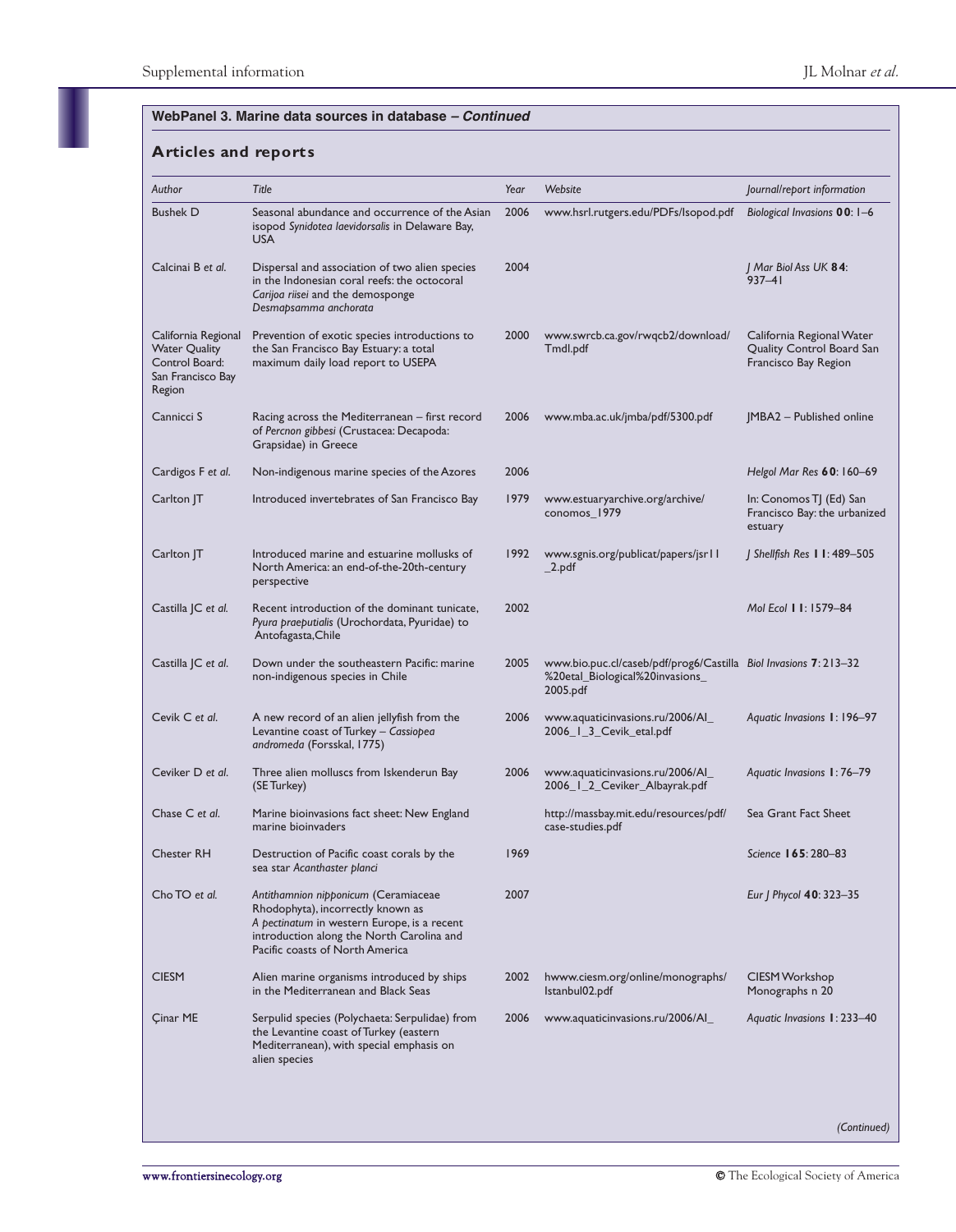| Author            | <b>Title</b>                                                                                                                                                                      | Year | Website                                                                               | Journal/report information                                                                                                 |
|-------------------|-----------------------------------------------------------------------------------------------------------------------------------------------------------------------------------|------|---------------------------------------------------------------------------------------|----------------------------------------------------------------------------------------------------------------------------|
| Cinar ME et al.   | Temporal changes of soft-bottom zoobenthic<br>communities in and around Alsancak Harbor<br>(Izmir Bay, Aegean Sea), with special attention to<br>the autecology of exotic species | 2006 | www.blackwell-synergy.com/doi/abs/<br>$10.1111$ /j.1439-0485.2006.00102.x             | Mar Ecol 27:229                                                                                                            |
| Cinar ME et al.   | New records of alien species on the Levantine<br>coast of Turkey                                                                                                                  | 2006 | www.aquaticinvasions.ru/2006/AI_2006 Aquatic Invasions 1:84-90<br>_1_2_Cinar_etal.pdf |                                                                                                                            |
| Cohen AN          | Nonindigenous aquatic species in a United States<br>estuary: a case study of the biological invasions<br>of the San Francisco Bay and Delta                                       | 1995 | www.anstaskforce.gov/Documents<br>/sfinvade.htm                                       | A report for the US Fish and<br>Wildlife Service and the<br>National Sea Grant College<br>Program Connecticut Sea<br>Grant |
| Cohen AN          | An exotic species detection program for<br>Puget Sound                                                                                                                            | 2004 | www.sfei.org/bioinvasions/Reports/<br>2004-PugetSoundESDP380.pdf                      | Report for Puget Sound<br>Action Team, Olympia,<br>Washington                                                              |
| Cohen AN et al.   | Washington State Exotics Expedition 2000:<br>a rapid survey of exotic species in the shallow<br>waters of Elliott Bay, Totten and Eld Inlets, and<br>Willapa Bay                  | 2000 | http://faculty.washington.edu/cemills/<br>WSX2000.pdf                                 |                                                                                                                            |
| Cohen AN et al.   | A rapid assessment survey of exotic species<br>in sheltered coastal waters                                                                                                        | 2002 | www.sfei.org/bioinvasions/Reports/<br>2002-2000SoCalifsurvey_384.pdf                  | Project Report for the<br>Southern California Exotics<br>Expedition 2000                                                   |
| Coles SL et al.   | Nonindigenous species introductions on coral<br>reefs: a need for information                                                                                                     | 2002 | http://hbs.bishopmuseum.org/pdf/56<br>(2) p   9   - 209. PDF                          | Pac Sci 56: 191-209                                                                                                        |
| Collin R et al.   | Research note: Crepidula convexa Say, 1822<br>(Caenogastropoda: Calyptraeidae) in Washington<br>State, USA                                                                        | 2006 |                                                                                       | Am Malacol Bull 21: 113-16                                                                                                 |
| Colorni A et al.  | Fusariosis in the shrimp Penaeus semisulcatus<br>cultured in Israel                                                                                                               | 1989 |                                                                                       | Mycopathologia 108: 145-47                                                                                                 |
| Cook CDK et al.   | A revision of the genus Elodea (Hydrocharitaceae) 1985                                                                                                                            |      | http://el.erdc.usace.army.mil/aqua/apis/<br>plants/html/elodea_c.html                 | Aquat Bot 21:111-56                                                                                                        |
| Cordell JR        | Asian copepods in Pacific Northwest estuaries                                                                                                                                     | 1998 | www.psat.wa.gov/Publications/psnotes<br>_pdf/psnote41.pdf                             | Puget Sound Notes No 41                                                                                                    |
| Cordell JR et al. | The invasive Asian copepod Pseudodiaptomus<br>inopinus in Oregon, Washington, and British<br>Columbia estuaries                                                                   | 1996 | www.sgnis.org/publicat/cordeljr.htm                                                   | Estuaries $19:629-38$                                                                                                      |
| Corsini M et al.  | Lessepsian migrant Fistularia commersonii from<br>Rhodes marine area                                                                                                              | 2002 |                                                                                       | Fish Biol 6 1: 1061-62                                                                                                     |
| Corsini M et al.  | Lessepsian migration of fishes to the Aegean<br>Sea: first record of Tylerius spinosissimus<br>(Tetraodontidae) from the Mediterranean, and<br>six more fish records from Rhodes  | 2005 | http://elnais.ath.hcmr.gr/PDF/Corsini<br>_2005.pdf                                    | Cybium 29: 347-54                                                                                                          |
| Corsini M et al.  | On the occurrence of two brachyurans,<br>Myra subgranulata and Hebstia condyliata,<br>on Rhodes Island (SE Aegean Sea)                                                            | 2006 | http://elnais.ath.hcmr.gr/PDF/MYRA%<br>20SUBGRANULATA_HERBSTIA%20<br>CONDYLIATA.pdf   | Crustaceana 79: 167-74                                                                                                     |
| Corsini M et al.  | Three new exotic fish records from the SE<br>Aegean Greek waters                                                                                                                  | 2006 |                                                                                       | Sci Mar 70: 319-23                                                                                                         |
| <b>CSIRO</b>      | Marine Pests Information Sheets                                                                                                                                                   | 2000 | www.marine.csiro.au/crimp/Marine_<br>pest_infosheets.html                             |                                                                                                                            |
|                   |                                                                                                                                                                                   |      |                                                                                       | (Continued)                                                                                                                |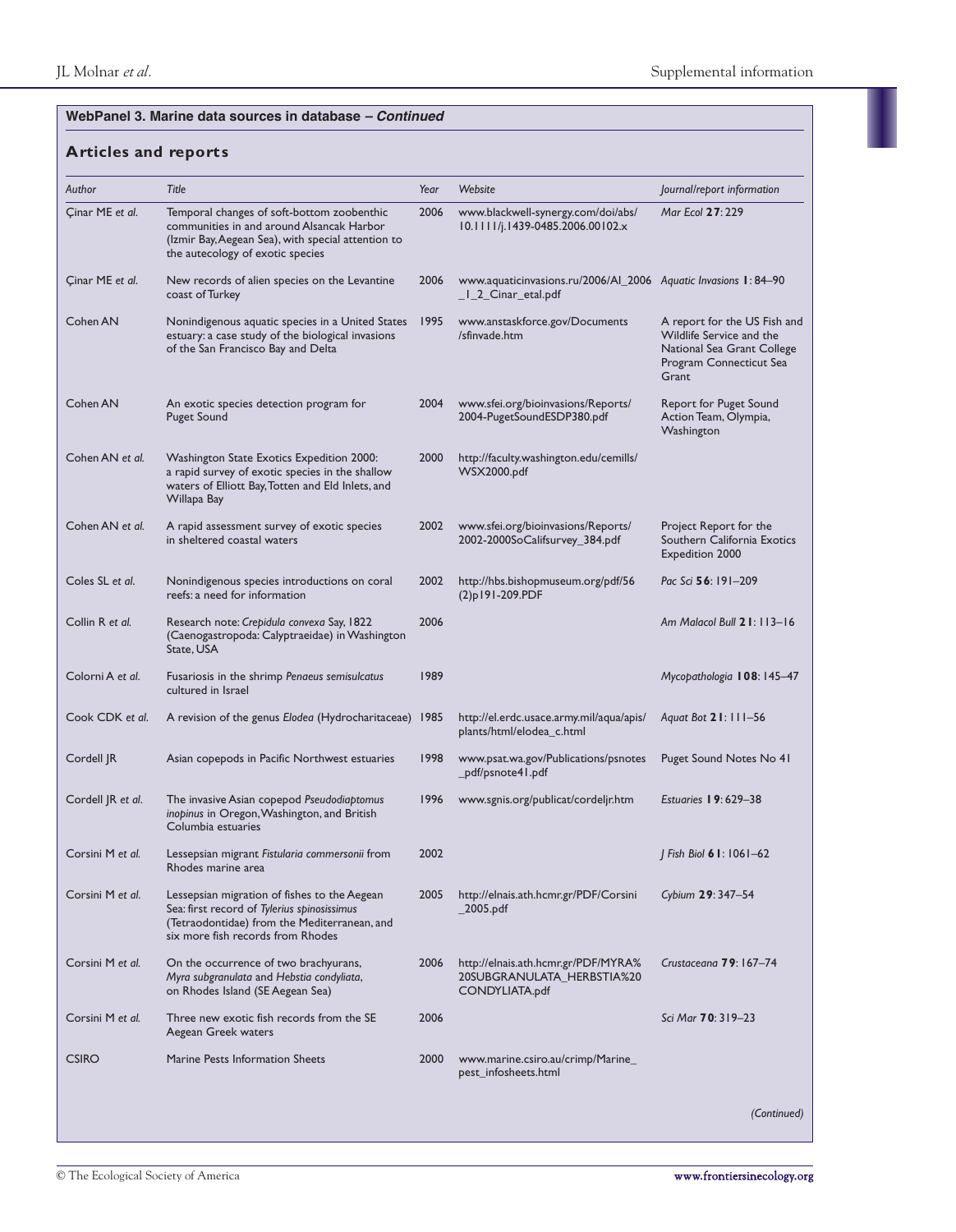| Author                     | Title                                                                                                                                                                    | Year      | Website                                                                                  | Journal/report information                                                                                                                                                             |
|----------------------------|--------------------------------------------------------------------------------------------------------------------------------------------------------------------------|-----------|------------------------------------------------------------------------------------------|----------------------------------------------------------------------------------------------------------------------------------------------------------------------------------------|
| Curiel D et al.            | First report of Polysiphonia morrowii Harvey<br>(Ceramiales, Rhodophyta) in the Mediterranean<br>Sea                                                                     | 2002      |                                                                                          | Bot Mar 45:66-70                                                                                                                                                                       |
| Currie DR                  | Changes to benthic communities over 20<br>years in Port Phillip Bay, Victoria, Australia                                                                                 | 1999      |                                                                                          | Mar Pollut Bull 38: 36-43                                                                                                                                                              |
| Currie DR et al.           | Exotic marine pests in the Port of Geelong,<br>Victoria                                                                                                                  | 1998      |                                                                                          | Marine and Freshwater<br>Resource Institute Report<br>No 8                                                                                                                             |
|                            | da Rocha RM et al. Introduced ascidians in Paranagua Bay, Parana,<br>southern Brazil                                                                                     | 2005      | www.scielo.br/scielo.php?script=sci_<br>arttext&pid=S0101-81752005000400<br>052#fig08    | Rev Bras Zool 22: 1170-84                                                                                                                                                              |
| Dahlberg MD                | Toxicity of acrolein to barnacles<br>(Balanus eburneus)                                                                                                                  | 1971<br>L | http://estuariesandcoasts.org/cdrom/<br>CPSC1971_12_4_282_284.pdf                        | Chesapeake Sci 12: 282-84                                                                                                                                                              |
| D'Archino R et al.         | Invasive marine red algae introduced to New<br>Zealand waters: first record of Grateloupia<br>turuturu (Halymeniaceae, Rhodophyta)                                       | 2007      |                                                                                          | NZ   Mar Freshwat Res 41:<br>$35 - 42$                                                                                                                                                 |
| Daunys D et al.            | Invasion of the North American amphipod<br>(Gammarus tigrinus Sexton, 1939) into the<br>Curonian Lagoon, Southeastern Baltic Sea                                         | 2006      | www.ekoi.lt/uploads/docs/2006_I_<br>20-26%20psl.pdf                                      | Acta Zool Lit 16: 20-26                                                                                                                                                                |
|                            | De Blauwe H et al. Extension of the range of the bryozoans<br>Tricellaria inopinata and Bugula simplex in<br>the north-east Atlantic ocean (Bryozoa:<br>Cheilostomatida) | 2001      |                                                                                          | Nederlandse Faunistische<br>Mededelingen 14: 103-12                                                                                                                                    |
| de la Cruz F et al.        | Lista actualizada de los gasteropodos de la<br>planicie del Arrecife Lobos, Veracruz, Mexico                                                                             | 2006      | www.udoagricola.150m.com/V6UDO<br>Ag/V6Vicencio128.pdf                                   | Revista UDO Agricola 6:<br>$128 - 37$                                                                                                                                                  |
| De Rincon O                | Studies on selectivity and establishment of<br>"Pelo de Oso" (Garveia franciscana) on<br>metallic and non-metallic materials submerged<br>in Lake Maracaibo, Venezuela   | 2003      |                                                                                          | <b>Anti-Corros Methods Mater</b><br>$50:17-24$                                                                                                                                         |
|                            | Det Norske Veritas Ballast Water Scoping Study                                                                                                                           | 2005      | www.defra.gov.uk/science/Project_<br>Data/DocumentLibrary/ME3113/<br>ME3113_3506_FRP.pdf | Project No 3120018                                                                                                                                                                     |
| Dijkstra JA et al.         | Distribution and ecology of four colonial<br>ascidians: Botryllus schlosseri, Botrylloides<br>violaceus, Diplosoma listerianum and<br>Didemnum sp in the Gulf of Maine   | 2005      | www.whoi.edu/page.do?pid=11421&<br>cid=16297&c=2                                         | 2005 International Invasive<br>Sea Squirt Conference<br><b>Presentation Abstract</b>                                                                                                   |
| Dulcic J                   | Northernmost occurrence of Sphoeroides<br>pachygaster (Tetraodontidae) in the Adriatic Sea                                                                               | 2002      |                                                                                          | Bull Mar Sci 70: 133-39                                                                                                                                                                |
| Dulcic J et al.            | First record of the marbled spinefoot Siganus<br>rivulatus (Pisces: Siganidae) in the Adriatic Sea                                                                       | 2004      |                                                                                          | J Mar Biol Ass UK <b>84</b> :<br>$1087 - 88$                                                                                                                                           |
| Dyrynda PE et al.          | The distribution, origins and taxonomy of<br>Tricellaria inopinata d'Hondt and Occhipinti<br>Ambrogi, 1985, an invasive bryozoan new to the<br>Atlantic                  | 2000      |                                                                                          | J of Nat Hist 34: 1993-2006                                                                                                                                                            |
| Edinger GJ et al.<br>(Eds) | Marine and estuarine                                                                                                                                                     | 2002      | www.dec.state.ny.us/website/dfwmr/<br>heritage/marine_estuarine.pdf                      | In: Ecological communities of<br>New York State, 2nd edn. A<br>revised and expanded<br>edition of Carol Reschke's<br>Ecological communities of<br>New York State (draft for<br>review) |
|                            |                                                                                                                                                                          |           |                                                                                          | (Continued)                                                                                                                                                                            |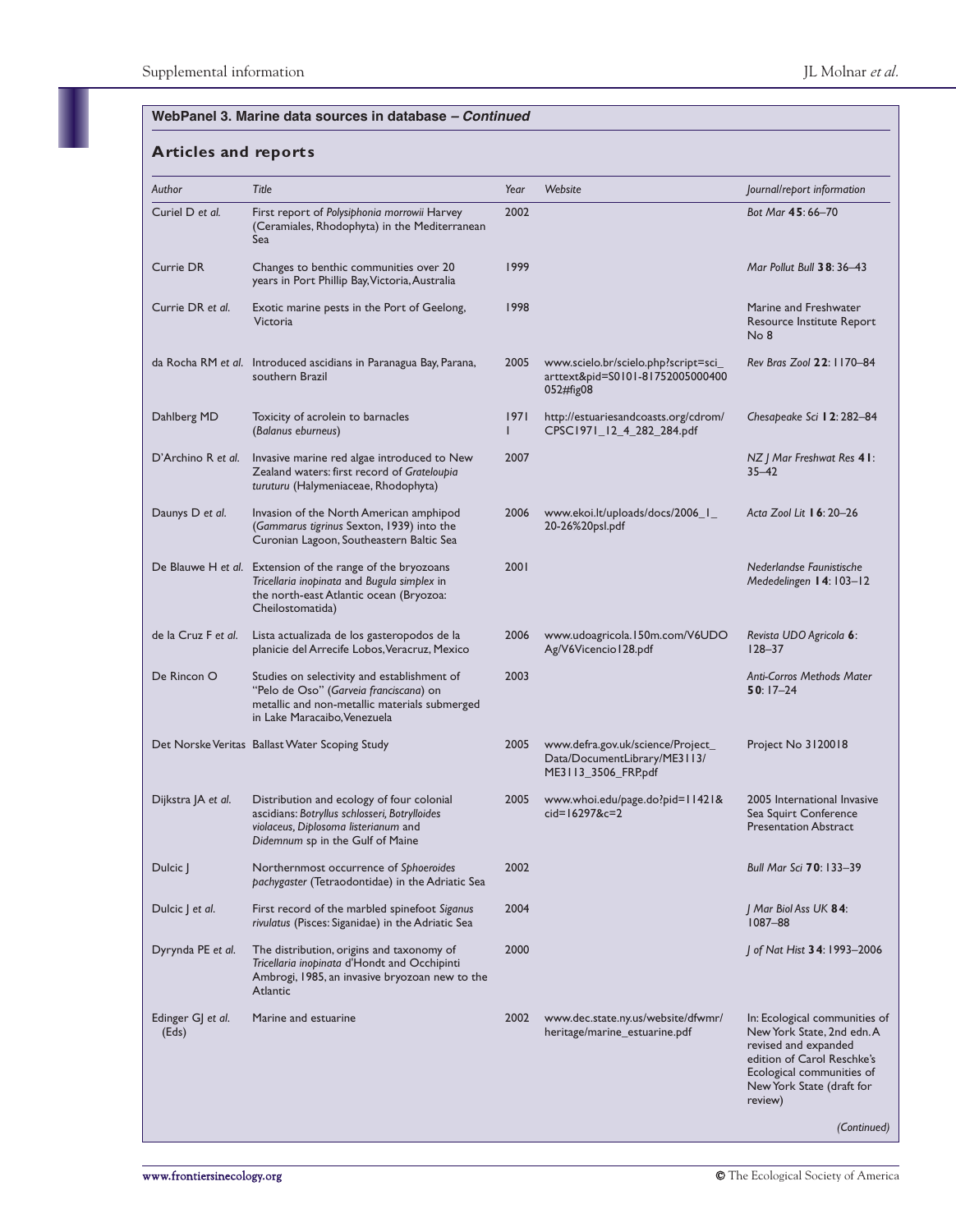| Author                            | <b>Title</b>                                                                                                                                                                          | Year | Website                                                                                                      | Journal/report information                                                                                                |
|-----------------------------------|---------------------------------------------------------------------------------------------------------------------------------------------------------------------------------------|------|--------------------------------------------------------------------------------------------------------------|---------------------------------------------------------------------------------------------------------------------------|
| Eldredge LG and<br>Smith CM (Eds) | A guidebook of introduced marine species<br>of Hawai'i                                                                                                                                | 2001 | www2.bishopmuseum.org/HBS/<br>invertguide/index.htm                                                          | <b>Bishop Technical Report 21</b>                                                                                         |
| Elsam                             | Elsam Offshore Wind Turbines - Horns Rev/<br>Annual status report for the environmental<br>monitoring programme                                                                       | 2004 | www.hornsrev.dk/Miljoeforhold/<br>miljoerapporter/HR_annual%20<br>report%202004%20version%20110<br>72005.pdf |                                                                                                                           |
| Epifanio CE                       | Transport of blue crab (Callinectes sapidus)<br>larvae in the waters off mid-Atlantic states                                                                                          | 1995 |                                                                                                              | Bull Mar Sci 57:569-706                                                                                                   |
| Fashchevsky B                     | Human impact on rivers and fish in the Ponto-<br>Caspian Basin                                                                                                                        | 2003 | www.fao.org/docrep/007/ad525e/ad<br>525e0d.htm                                                               | FAO - Proceedings of the<br>second international sympo-<br>sium on the management of<br>large rivers for fisheries        |
| Fenner D                          | Biogeography of three caribbean corals<br>(Scleractinia) and the invasion of Tubastraea<br>coccineg into the Gulf of Mexico                                                           | 2001 |                                                                                                              | Bull Mar Sci 69: 1175-89                                                                                                  |
|                                   | Fernandes LF et al. The recently established diatom Coscinodiscus<br>wailesii (Coscinodiscales, Bacillariophyta) in<br>Brazilian waters. I: remarks on morphology<br>and distribution | 2001 |                                                                                                              | Phycol Res 49:89-96                                                                                                       |
| Flimlin G et al.                  | Major predators of cultured shellfish                                                                                                                                                 | 1993 | http://aquanic.org/publicat/usda_rac/<br>efs/nrac/nbull18.pdf                                                | Northeastern Regional<br>Aquaculture Center Bulletin<br>No 180-1993                                                       |
| Flores AAV et al.                 | Postlarval stages and growth patterns of the<br>spider crab Pyromaia tuberculata (Brachyura,<br>Majidae) from laboratory-reared material                                              | 2002 |                                                                                                              | J Crust Biol 22: 314-27                                                                                                   |
| Foster BA et al.                  | Foreign barnacles transported to New Zealand<br>on an oil platform                                                                                                                    | 1979 |                                                                                                              | $N Z$ / Mar Freshw Res 13:<br>$143 - 49$                                                                                  |
| Foulquie M et al.                 | Regional project for the development of marine<br>and coastal protected areas in the<br>Mediterranean region (MedMPA)                                                                 | 2002 | http://medmpa.rac-spa.org/pdf/Rapports/<br>Syrie/Report_Field%20survey%20Nov.%<br>202002%20ENG.pdf           |                                                                                                                           |
| <b>Galil BS</b>                   | Biodiversity and invasion $-$ how resilient is the<br>Levant Sea?                                                                                                                     | 1997 | www.sviva.gov.il/Enviroment/Static/<br>Binaries/Articals/bio_inv_1.doc                                       | <b>Israel Environ Bull 30</b>                                                                                             |
| <b>Galil BS</b>                   | Loss or gain? Invasive aliens and biodiversity in<br>the Mediterranean Sea                                                                                                            | 2006 |                                                                                                              | Mar Pollut Bull 55: 314-22                                                                                                |
| <b>Galil BS</b>                   | Shipping impacts on the biota of the<br>Mediterranean Sea                                                                                                                             | 2006 | http://ec.europa.eu/maritimeaffairs/<br>contributions_post/18bella_galil.pdf                                 |                                                                                                                           |
| Galil BS et al.                   | A sea change – exotics in the eastern<br>Mediterranean                                                                                                                                | 2002 | www.biomareweb.org/downloads/<br>exotic_med.pdf                                                              | In: Leppakoski E et al.(Eds).<br>Invasive aquatic species of<br>Europe. Netherlands: Kluwer<br><b>Academic Publishers</b> |
| Garci ME et al.                   | Xenostrobus securis (Lamarck, 1819) (Mollusca:<br>Bivalvia): first report of an introduced species<br>in Galacian waters                                                              | 2007 |                                                                                                              | Aquacult Int 15: 19–24                                                                                                    |
| Garono RJ                         | Addendum to the Deschutes River Estuary<br><b>Restoration Study</b>                                                                                                                   | 2007 | www.earthdesign.com/deschutes/<br>Deschutes-Inv-Jan-2007_final.pdf                                           | Deschutes River Estuary<br><b>Restoration Feasibility Study</b>                                                           |
| Gaudet D                          | Atlantic Salmon: a white paper                                                                                                                                                        | 2002 | www.adfg.state.ak.us/special/as/docs/as<br>_white2002.pdf                                                    | Report to Alaska Depart-<br>ment of Fish and Game                                                                         |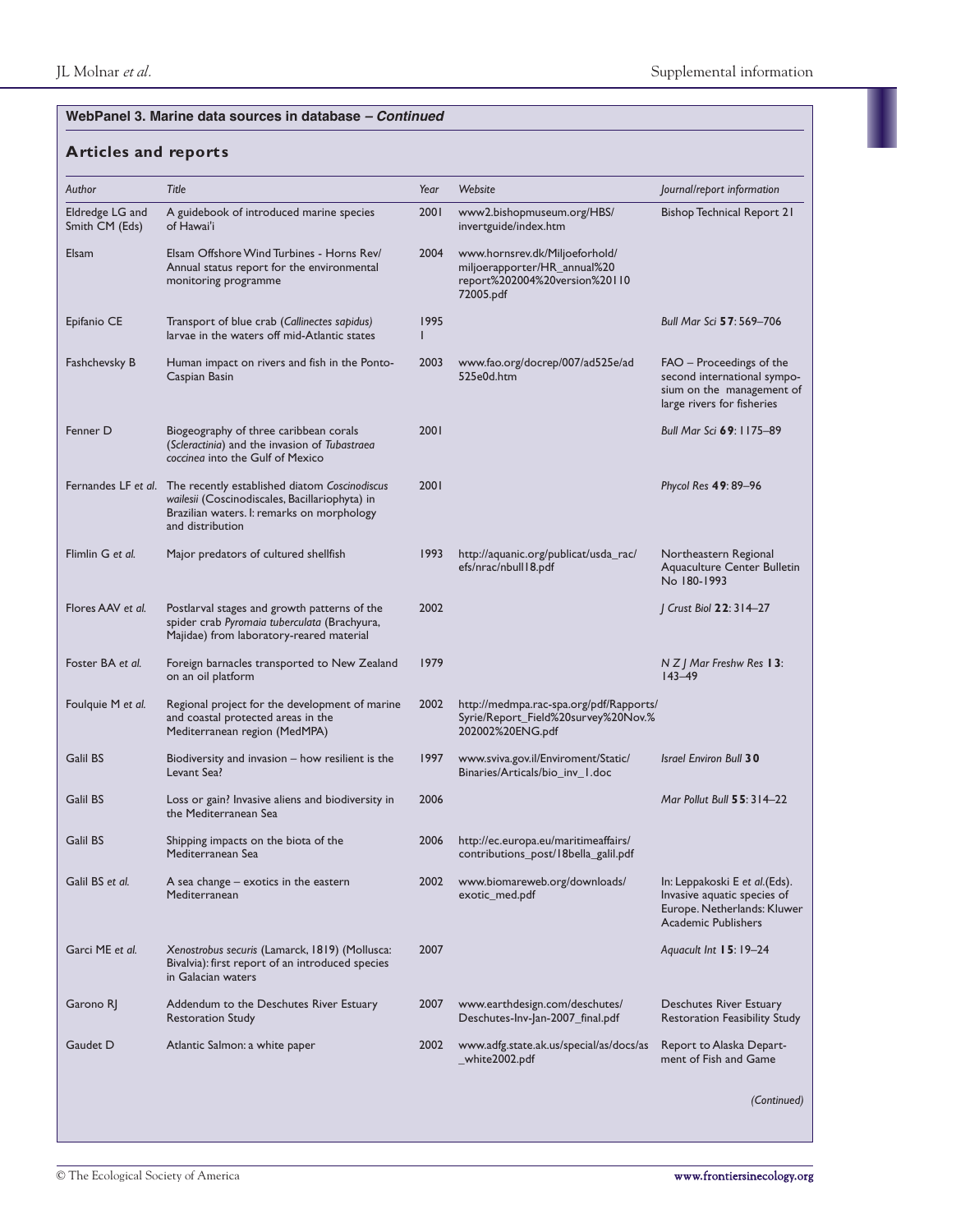| Author                         | <b>Title</b>                                                                                                                                       | Year | Website                                                                                                                                                                                | Journal/report information                                                   |
|--------------------------------|----------------------------------------------------------------------------------------------------------------------------------------------------|------|----------------------------------------------------------------------------------------------------------------------------------------------------------------------------------------|------------------------------------------------------------------------------|
| Gavio B et al.                 | Grateloupia turuturu (Halymeniaeae, Rhodophyta)<br>is the correct name of the non-native species in<br>the Atlantic known as Grateloupia doryphora | 2002 | http://72.14.253.104/search?q=cache:<br>V3py0_0gfYQJ:morayeel.louisiana.edu/<br>SeaweedsLab/Fredericq/Grateloupia%<br>2520turuturu.pdf+Grateloupia+turuturu<br>&hl=en&ct=clnk&cd=2≷=us | Eur J Phycol 37: 349-59                                                      |
|                                | Giacobbe MG et al. Recurrent high-biomass blooms of Alexandrium<br>taylorii (Dinophyceae), a HAB species expanding<br>in the Mediterranean         | 2007 |                                                                                                                                                                                        | Hydrobiologia 580: 125-33                                                    |
| Godwin S et al.                | Reducing potential impact of invasive marine<br>species in the northwestern Hawaiian Islands<br>Marine National Monument                           | 2005 | http://cramp.wcc.hawaii.edu/Down/<br>loads/TR_Godwin_et_al%20_Invasives<br>Final%20Draft.pdf                                                                                           | Hawaiian Coral Reef<br><b>Assessment and Monitoring</b><br>Program           |
| Gofas S et al.                 | Exotic molluscs in the Mediterranean Basin:<br>current status and perspectives                                                                     | 2003 |                                                                                                                                                                                        | Oceanogr Mar Biol Ann Rev<br>41:237-77                                       |
| Gokoglu M and<br>Kaya Y        | First record of Melicertus hathor (Penaeidae)<br>from the Gulf of Antalya (Mediterranean Sea)                                                      | 2005 | www.mba.ac.uk/jmba/pdf/5177.pdf                                                                                                                                                        | JMBA2 - Biodiversity<br>Records                                              |
| Golani D                       | Impact of Red Sea fish migrants through the<br>Suez Canal on the aquatic environment of the<br>eastern Mediterranean                               | 1998 | http://environment.yale.edu/documents/ Yale School of Forestry and<br>downloads/0-9/103golani.pdf                                                                                      | <b>Environmental Studies</b><br><b>Bulletin 103</b>                          |
| Golani D                       | First record of the bluespotted cornetfish from<br>the Mediterranean Sea                                                                           | 2000 |                                                                                                                                                                                        | J Fish Biol 56: 1545-47                                                      |
| Golani D                       | The Indo-Pacific striped eel catfish, Plotosus<br>lineatus (Thunberg, 1787), (Osteichtyes:<br>Siluriformes) a new record from the<br>Mediterranean | 2002 |                                                                                                                                                                                        | Sci Mar 66: 321-23                                                           |
| Goren M et al.                 | A review of changes in the fish assemblages of<br>Levantine inland and marine ecosystems<br>following the introduction of non-native fishes        | 2005 |                                                                                                                                                                                        | J Appl Ichthyol 2 1: 364-70                                                  |
| Grabowski M                    | Rapid colonization of the Polish Baltic Coast by<br>an Atlantic palaemonid shrimp Palaemon<br>elegans Rathke, 1938                                 | 2006 | www.aquaticinvasions.ru/2006/Al_<br>2006_1_3_Grabowski.pdf                                                                                                                             | Aquatic Invasions 1:116-23                                                   |
| Gribble KE et al.              | Distribution and toxicity of Alexandrium<br>ostenfeldii (Dinophyceae) in the Gulf of Maine,<br><b>USA</b>                                          | 2005 | www.whoi.edu/redtide/labweb/<br>publications/Gribble_etal_2005_SI.pdf                                                                                                                  | Deep-Sea Re (2 Top Stud<br>Oceanogr) 52: 2754-63                             |
| Haahti H and<br>Kangas P (Eds) | State of the Gulf of Finland in 2004                                                                                                               | 2006 | www.itameriportaali.fi/en/tietoa/<br>itamerentila/vuosiraportit/2004/en<br>_GB/state_of_the_gulf_of_finland_<br>in_2004/                                                               | MERI – Report Series of the<br>Finnish Institute of Marine<br>Research No 55 |
| Hadfield MG et al.             | Metamorphic competence, a major adaptive<br>convergence in marine invertebrate larvae                                                              | 2001 |                                                                                                                                                                                        | Am Zool 41: 1123-31                                                          |
| Haque A                        | Macrobenthic assemblages inhabiting mangrove<br>forests and adjacent mudflats                                                                      | 2003 | www.eicc.bio.usyd.edu.au/pubs/?DB=<br>pubs&id=356                                                                                                                                      | MSc thesis, University of<br>Sydney                                          |
| Harmelin-Vivieni<br>ML et al.  | The littoral fish community of the Lebanese rocky 2005<br>coast (eastern Mediterranean Sea) with emphasis<br>on Red Sea immigrants                 |      |                                                                                                                                                                                        | Biol Invasions 7: 625–37                                                     |
| Hart T                         | Maine's marine invaders                                                                                                                            | 2005 | www.seagrant.umaine.edu/documents/<br>pdf/MMI05.pdf                                                                                                                                    | Sea Grant Fact Sheet                                                         |
| Hayward BW                     | Faunal changes in Waitemata Harbour sediments,<br>1930s-1990s                                                                                      | 1997 |                                                                                                                                                                                        | J R Soc NZ 27: 1-20                                                          |
|                                |                                                                                                                                                    |      |                                                                                                                                                                                        | (Continued)                                                                  |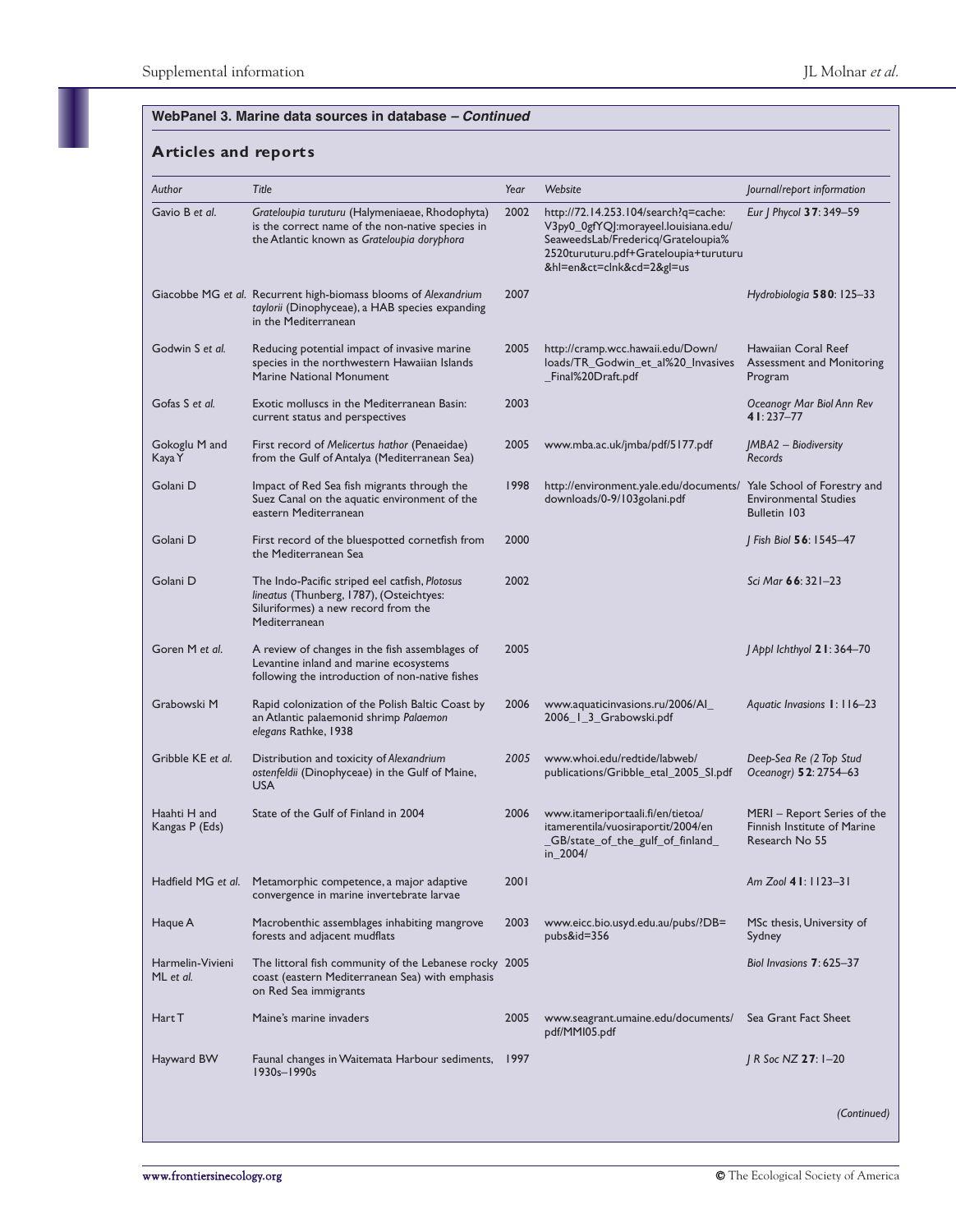# **Articles and reports**

| Author                                                                     | Title                                                                                                                                                                         | Year | Website                                                                                                                                                                                                          | Journal/report information                                                                |
|----------------------------------------------------------------------------|-------------------------------------------------------------------------------------------------------------------------------------------------------------------------------|------|------------------------------------------------------------------------------------------------------------------------------------------------------------------------------------------------------------------|-------------------------------------------------------------------------------------------|
| Herkül K et al.                                                            | Distribution and population characteristics of<br>the alien talitrid amphipod Orchestia cavimana in<br>relation to environmental conditions in the<br>northeastern Baltic Sea | 2006 |                                                                                                                                                                                                                  | Helgol Mar Res 60: 121-26                                                                 |
|                                                                            | Hickerson EL et al. The state of coral reef ecosystems of the<br>Flower Garden Banks, Stetson Bank, and other<br>banks in the northwestern Gulf of Mexico                     | 2005 | http://ccma.nos.noaa.gov/ecosystems/<br>coralreef/coral_report_2005/FGB_<br>Ch8_C.pdf                                                                                                                            |                                                                                           |
| Hoagland KE                                                                | Range extensions of teredinids (shipworms)<br>and polychaetes in the vicinity of a temperate-<br>zone nuclear generating station                                              | 1980 |                                                                                                                                                                                                                  | Mar Biol 58: 55-64                                                                        |
| Hoffmeyer MS                                                               | Decadal change in zooplankton seasonal<br>succession in the Bahía Blanca estuary, Argentina                                                                                   | 2004 |                                                                                                                                                                                                                  | Plankton Res 26: 181-89                                                                   |
| Hoffmeyer MS<br>et al.                                                     | Eurytemora americana Williams, 1906, not<br>Eurytemora affinis (Poppe, 1880), inhabits the<br>Bahia Blanca estuary, Argentina*                                                | 2000 | www.icm.csic.es/scimar/PDFs/<br>sm64nllll.pdf                                                                                                                                                                    | Sci Mar <b>64</b> : 111–13                                                                |
| Holdich D et al.                                                           | The invasive Ponto-Caspian mysid, Hemimysis<br>anomala, reaches the UK                                                                                                        | 2006 | www.aquaticinvasions.ru/2006/Al_2006 Aquatic Invasions 1: 4-6<br>_I_I_Holdich_etal.pdf                                                                                                                           |                                                                                           |
| Hovel KA et al.                                                            | Planktivory as a selective force for reproductive<br>synchrony and larval migration                                                                                           | 1997 | www.int-res.com/articles/meps/157/<br>m157p079.pdf.                                                                                                                                                              | Mar Ecol-Prog Ser 157:79-95                                                               |
| <b>ICES:</b> International<br>Council for the<br>Exploration of the<br>Sea | Report of the Working Group on Introductions<br>and Transfers of Marine Organisms (WGITMO)                                                                                    | 2007 | www.ices.dk/reports/ACME/2007/<br>WGITMO07.pdf                                                                                                                                                                   | <b>ICES WGITMO Report 2007</b>                                                            |
| ICES: International<br>Council for the<br>Exploration of the<br>Sea        | ICES Working Group on Introductions and<br>Transfers of Marine Organisms Report 200                                                                                           | 2006 | www.ices.dk/reports/ACME/2006/<br>WGITMO06.pdf                                                                                                                                                                   | <b>ICES CM 2006/ACME:05</b>                                                               |
| IMO: International<br>Marine<br>Organizations                              | Alien invaders $-$ putting a stop to the ballast<br>water hitch-hikers                                                                                                        | 1999 | http://72.14.253.104/search?q=cache:<br>mevKlw5iG4MJ:www.imo.org/includes/<br>blastData.asp/doc_id%3D420/BALLAST%<br>2520Alien%2520invaders%25201999.pdf+<br>Antithamnion+nipponicum&hl=en&ct=<br>clnk&cd=23≷=us |                                                                                           |
| Inglis G et al.                                                            | Gulf Harbour Marina                                                                                                                                                           | 2005 | www.maf.govt.nz/mafnet/publications/<br>biosecurity-technical-papers/2005-12-<br>gulf-harbour-marina.pdf                                                                                                         | Baseline survey for non-<br>indigenous marine species<br>(Research Project<br>ZBS2000/04) |
| Inglis G et al.                                                            | Opua Marina – baseline survey for non-<br>indigenous marine species (Research Project<br>ZBS 2000/04)                                                                         | 2005 | www.maf.govt.nz/mafnet/publications/<br>biosecurity-technical-papers/2005-14-<br>opua-marina.pdf                                                                                                                 | <b>Biosecurity New Zealand</b><br>Technical Paper No: 2005/14                             |
| Inglis G et al.                                                            | Dunedin Harbour (Port Otago and Port<br>Chalmers) – baseline survey for non-<br>indigenous marine species (Research Project<br>ZBS2000/4)                                     | 2005 | www.maf.govt.nz/mafnet/publications/<br>biosecurity-technical-papers/2005-10-<br>port-of-otago.pdf                                                                                                               | <b>Biosecurity New Zealand</b><br>Technical Paper No: 2005/14                             |
| Inglis G et al.                                                            | Port of Lyttelton – baseline survey for non-<br>indigenous marine species (Research Project<br>ZBS2000/04)                                                                    | 2006 | www.maf.govt.nz/mafnet/publications/<br>biosecurity-technical-papers/2005-01-<br>port-of-lyttelton.pdf                                                                                                           | <b>Biosecurity New Zealand</b><br>Technical Paper No: 2005/01                             |
| Janas U                                                                    | Distribution and individual characteristics of<br>the prawn Palaemon elegans (Crustacea,<br>Decapoda) from the Gulf of Gdansk and the<br>Dead Vistula River                   | 2005 | http://aliens.ocean.univ.gda.pl/obce/<br>Baltic_Aliens/Janas.pdf                                                                                                                                                 | Oceanological and<br>Hydrobiological Studies<br>$\mathbf{XXXIV:} 83-91$                   |
|                                                                            |                                                                                                                                                                               |      |                                                                                                                                                                                                                  | (Continued)                                                                               |

 $\mathbf{I}$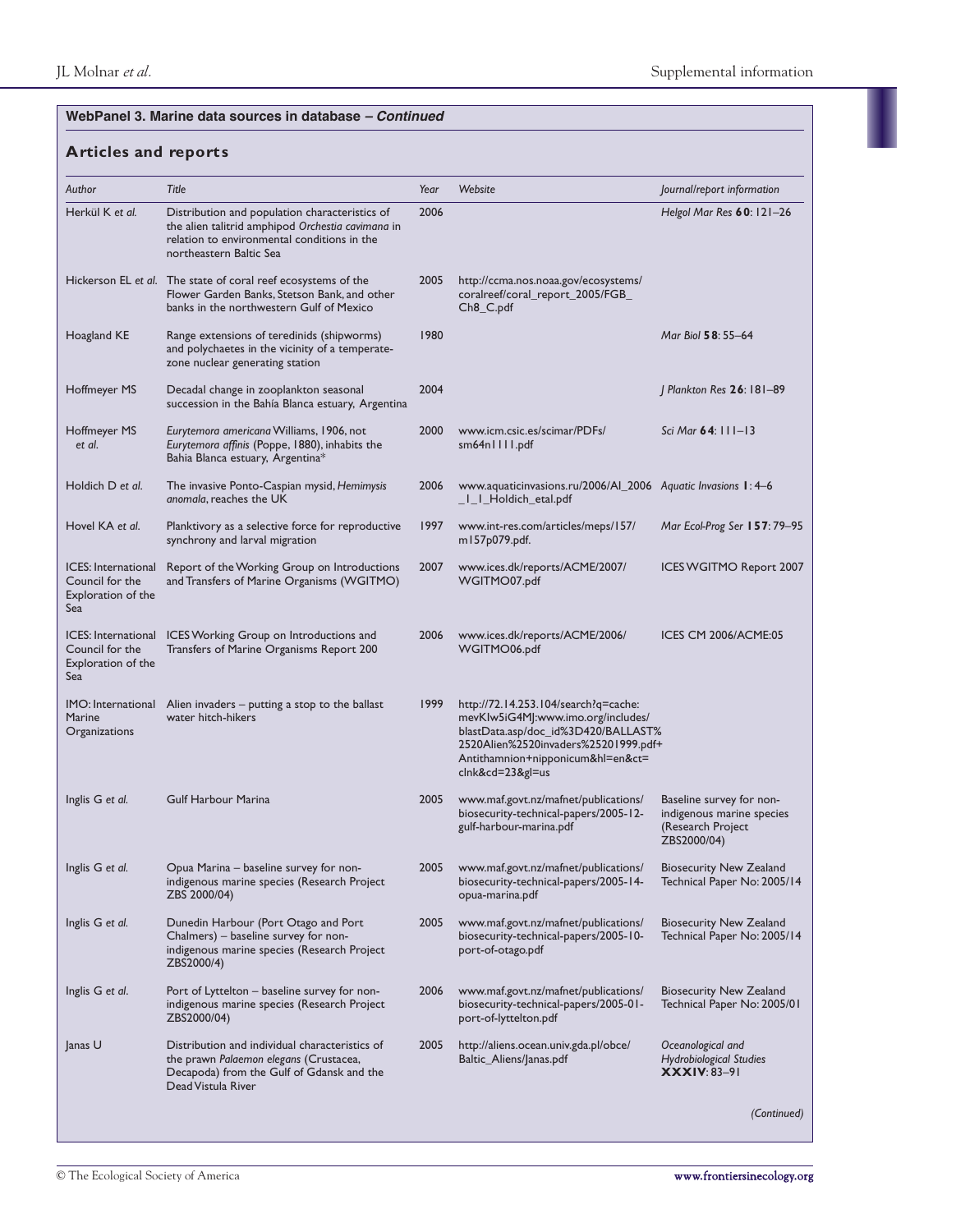| Author                        | Title                                                                                                                                                                         | Year | Website                                                                                            | Journal/report information                                                                                                       |
|-------------------------------|-------------------------------------------------------------------------------------------------------------------------------------------------------------------------------|------|----------------------------------------------------------------------------------------------------|----------------------------------------------------------------------------------------------------------------------------------|
| Jones JB and<br>Franklin A    | Monitoring and surveillance of non-radioactive<br>contaminants in the aquatic environment and<br>activities regulating the disposal of wastes at sea,<br>1995 and 1996        | 1998 | www.cefas.co.uk/Publications/aquatic/<br>aemr51.pdf                                                | Science Series: Aquatic<br><b>Environment Monitoring</b><br>Report No 51                                                         |
| Jørgensen LL and<br>Sundet JH | Introduction, spread and potential impact of the<br>recently introduced Red King Crab, Paralithodes<br>camtschaticus, in coastal subarctic Norway                             | 2003 | www.sgnis.org/publicat/jorgsund.htm                                                                | Proceedings of the Third<br>International Conference on<br>Marine Bioinvasions; La Jolla,<br>California; 2003 March<br>$16 - 19$ |
| Karako S et al.               | Asterina burtoni (Asteroidea; Echinodermata)<br>in the Mediterranean and the Red Sea: does<br>asexual reproduction facilitate colonization?                                   | 2002 |                                                                                                    | Mar Ecol-Prog Ser 234:<br>$139 - 45$                                                                                             |
| Katagan T et al.              | An Indo-Pacific stomatopod from the Sea of<br>Marmara: Erugosquilla massavensis (Kossmann,<br>1880)                                                                           | 2004 |                                                                                                    | Crustaceana 77: 381-83                                                                                                           |
| Kennedy VS et al.             | Maryland's oysters – research and management                                                                                                                                  | 1981 | http://nsgd.gso.uri.edu/aqua/mdut<br>81003.pdf                                                     | Maryland Sea Grant -<br>Publication No UM-SG-TS-<br>$81 - 04$                                                                    |
| Kenny R                       | Effects of temperature, salinity and substrate on<br>distribution of Clymenella torquata (Leidy),<br>Polychaeta                                                               | 1969 | http://links.jstor.org/sici?sici=0012-<br>9658%28196907%2950%3A4%3C624<br>%3AEOTSAS%3E2.0.CO%3B2-0 | Ecology $50:624-31$                                                                                                              |
| Kideys AE et al.              | Prelimlinary report: laboratory studies on the<br>Beroe ovata and Mnemiopsis leidi in the<br>Caspian Sea Water                                                                | 2002 | www.caspianenvironment.org/<br>mnemiopsis/mnemmenu6.htm                                            | Caspian Environment<br>Program                                                                                                   |
| Kim M-S et al.                | Recent introduction of Polysiphonia morrowii<br>(Ceramiales, Rhodophyta) to Punta Arenas, Chile                                                                               | 2004 |                                                                                                    | Bot Mar 47: 389-94                                                                                                               |
| Knight-Jones et al.           | Sabelliform polychaetes, mostly from Turkey's<br>Aegean coast                                                                                                                 | 1991 |                                                                                                    | J of Nat Hist 25: 837–55                                                                                                         |
| Kornfield IL et al.           | Likely pre-Suez occurrence of a Red Sea fish<br>(Aphanius dispar) in the Mediterranean                                                                                        | 1976 | www.nature.com/nature/journal/<br>v264/n5583/abs/264289a0.html                                     | Nature 264: 289-91                                                                                                               |
|                               | Kozhova OM et al. Spread of Elodea canadensis in Lake Baikal                                                                                                                  | 2004 |                                                                                                    | Hydrobiologia 259: 203-11                                                                                                        |
| Krakae M et al.               | Native parasites adopt introduced bivalves of<br>the North Sea                                                                                                                | 2006 |                                                                                                    | Biol Invasions 8: 919-25                                                                                                         |
| Kufel L                       | Chara beds acting as nutrient sinks in shallow<br>lakes - a review                                                                                                            | 2002 |                                                                                                    | Aguat Bot 72: 249-60                                                                                                             |
| Lavie B et al.                | Genetic diversity of marine gastropods:<br>contrasting strategies of Cerithium rupestre and<br>C scabridum in the Mediterranean Sea                                           | 1986 |                                                                                                    | Mar Ecol-Prog Ser 28:<br>$99 - 103$                                                                                              |
| Leone D                       | Sponge threatens coral in bay                                                                                                                                                 | 2005 | http://starbulletin.com/2005/12/10/<br>news/story03.html                                           | Star Bulletin 10 (44)                                                                                                            |
| Levin LA                      | Drift tube studies of bay–ocean water exchange<br>and implications for larval dispersal                                                                                       | 1983 |                                                                                                    | Estuaries 6: 364-71                                                                                                              |
| Ligal MZ et al.               | Bioaccumulation of some heavy metals (Cd, Fe,<br>Zn, Cu) in two bivalvia species (Pinctada radiata,<br>Leach 1814 and Brachidontes pharaonis Fischer,<br>1870)                | 2005 |                                                                                                    | Turk   Vet Anim Sci 29: 89-93                                                                                                    |
| Lilly EL et al.               | Paralytic shellfish poisoning toxins in France<br>linked to human-introduced strain of<br>Alexandrium catenella from western Pacific:<br>evidence from DNA and toxin analysis | 2002 |                                                                                                    | Plankton Res 24: 443-52                                                                                                          |
|                               |                                                                                                                                                                               |      |                                                                                                    | (Continued)                                                                                                                      |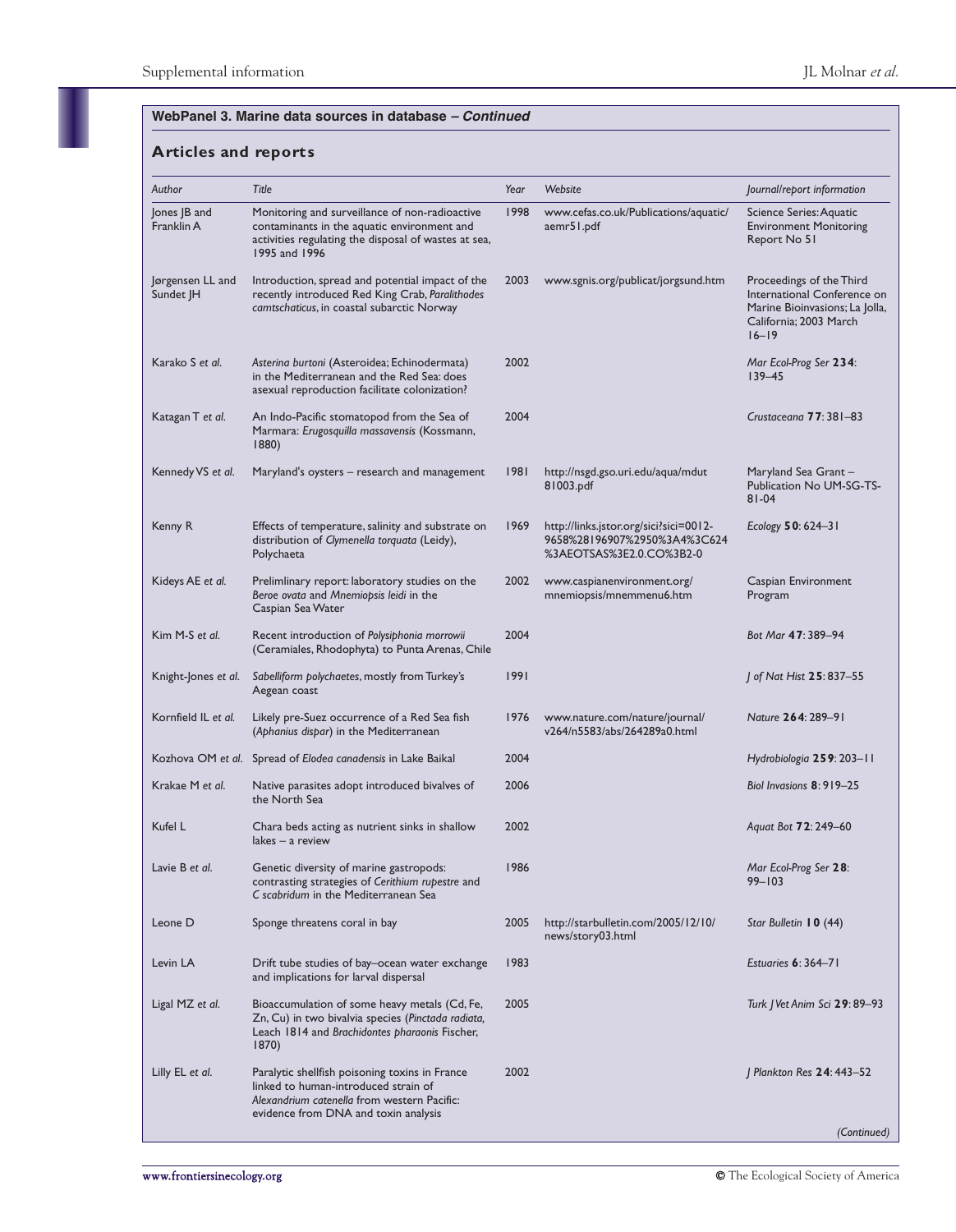| Lim PT et al.<br>Littler DS et al.<br>Lopez V and<br>Krauss U<br>Lotan A et al. | First report of Alexandrium taylori and<br>Alexandrium peruvianum (Dinophyceae) in<br>Malaysian waters<br>Report: Bonaire National Marine Park - algal<br>survey and inventory<br>National and regional capacities and experiences<br>on marine invasive species, including ballast<br>waters, management programmes in the wider<br>Caribbean Region: a compilation of current<br>information | 2005<br>2006<br>2006 | www.mina.vomil.an/welcome/islands/<br>downloads/Bonairealgalsurveyreport.pdf<br>www.cep.unep.org/newsandevents | Harmful Algae 4: 391-400                                                                             |
|---------------------------------------------------------------------------------|------------------------------------------------------------------------------------------------------------------------------------------------------------------------------------------------------------------------------------------------------------------------------------------------------------------------------------------------------------------------------------------------|----------------------|----------------------------------------------------------------------------------------------------------------|------------------------------------------------------------------------------------------------------|
|                                                                                 |                                                                                                                                                                                                                                                                                                                                                                                                |                      |                                                                                                                |                                                                                                      |
|                                                                                 |                                                                                                                                                                                                                                                                                                                                                                                                |                      |                                                                                                                |                                                                                                      |
|                                                                                 |                                                                                                                                                                                                                                                                                                                                                                                                |                      | news/2006/report-on-marine-invasive<br>species/                                                                | <b>UNEP Caribbean</b><br><b>Environment Programme</b><br>Report on Marine Invasive<br><b>Species</b> |
|                                                                                 | Synchronization of the life cycle and dispersal<br>pattern of the tropical invader scyphomedusan<br>Rhopilema nomadica is temperature dependent                                                                                                                                                                                                                                                | 1994                 | www.int-res.com/articles/meps/109/m<br>109p059.pdf                                                             | Mar Ecol-Prog Ser 109<br>$59 - 65$                                                                   |
|                                                                                 | Maldonado M et al. Effects of physcial factors on larval behavior,<br>settlement and recruitment of four tropical<br>demosponges                                                                                                                                                                                                                                                               | 1996                 | www.int-res.com/articles/meps/138/m<br>138p169.pdf                                                             | Mar Ecol-Prog Ser 138:<br>$169 - 80$                                                                 |
| Martel C et al.                                                                 | Invasion of the marine gastropod Ocinebrellus<br>inornatus on the French Atlantic coast                                                                                                                                                                                                                                                                                                        | 2004                 |                                                                                                                | Mar Ecol-Prog Ser 273:<br>$163 - 72$                                                                 |
| Martin A et al.                                                                 | The fauna of anfipodos (Crustacea: Amphipoda)<br>of coastal waters of the eastern region of<br>Venezuela                                                                                                                                                                                                                                                                                       | 2003                 |                                                                                                                | Bulletin, Spanish Institute of<br>Oceanography 1:327-44                                              |
| Martin G et al.                                                                 | Recent changes in distribution pattern of<br>introduced charophyte species Chara<br>Connivens in Estonian coastal waters of the<br><b>Baltic Sea</b>                                                                                                                                                                                                                                           | 2003                 | www.sgmeet.com/mb/viewabstract2<br>asp?AbstractID=136&SessionID=28                                             | Poster Abstract: Third<br>International Conference on<br><b>Marine Bioinvasions</b>                  |
| Mastitsky SE et al.                                                             | The gravel snail, Lilthoglyphus naticoides<br>(Gastropoda:Hydrobiidae), a new Ponto-<br>Caspian species in Lake Lukomskoe (Belarus)                                                                                                                                                                                                                                                            | 2006                 | www.aquaticinvasions.ru/2006/Al_2006 Aquatic Invasions 1: 161-70<br>_1_3_Mastitsky_Samoilenko.pdf              |                                                                                                      |
| Mavruk S et al.                                                                 | Non-native fishes in the Mediterranean from<br>the Red Sea, by way of the Suez Canal                                                                                                                                                                                                                                                                                                           | 2007                 | www.springerlink.com/content/462t52<br>It02Iw8532/?p=e67e9b1bd2a64d22<br>$abacae9ab50e8a45π=3$                 | Reviews in Fish Biology and<br>Fisheries (early online<br>publication)                               |
| Maximov AA et al.                                                               | Invasion by oligochaete Tubificoides<br>pseudogaster alters soft-bottom community<br>structure and function in the eastern Gulf of<br>Finland                                                                                                                                                                                                                                                  | 2006                 | www.msi.ttu.ee/files/0/GoFSeminar<br>2006Abstracts.pdf                                                         | Gulf of Finland Seminar -<br>Abstracts                                                               |
| McGann M et al.                                                                 | Invasion by a Japanese marine microorganism<br>in western North America                                                                                                                                                                                                                                                                                                                        | 2000                 |                                                                                                                | Hydrobiologia 421: 25-30                                                                             |
| McGann M et al.                                                                 | Arrival and expansion of the invasive<br>foraminifer Trochammina hadai Uchio in<br>Padilla Bay, Washington: a new geologic datum                                                                                                                                                                                                                                                               | 2007                 | gsa.confex.com/gsa/2007CD/final<br>program/abstract_121069.htm                                                 | Cordilleran Section - 103rd<br>Annual Meeting; 2007 May<br>$4 - 6$                                   |
| Metropolitan<br>Wastewater<br>Dept – Ocean<br>Monitoring<br>Program             | An ecological assessment of San Diego Bay:<br>a component of the Bight '98 regional survey                                                                                                                                                                                                                                                                                                     | 2003                 | www.swrcb.ca.gov/rwqcb9/programs/<br>baycleanup/SDBay%20Report.pdf                                             | City of San Diego, California                                                                        |
| Miller AW                                                                       | Assessing the importance of biological attributes<br>for invasion success: eastern oyster (Crassostrea<br>virginica) introductions and associated molluscan<br>invasions of Pacific and Atlantic coastal systems                                                                                                                                                                               | 2000                 | http://magpiedesign.com/miller/<br>documents/MilllerAW2000<br>Dissertation.pdf                                 |                                                                                                      |
|                                                                                 |                                                                                                                                                                                                                                                                                                                                                                                                |                      |                                                                                                                | (Continued)                                                                                          |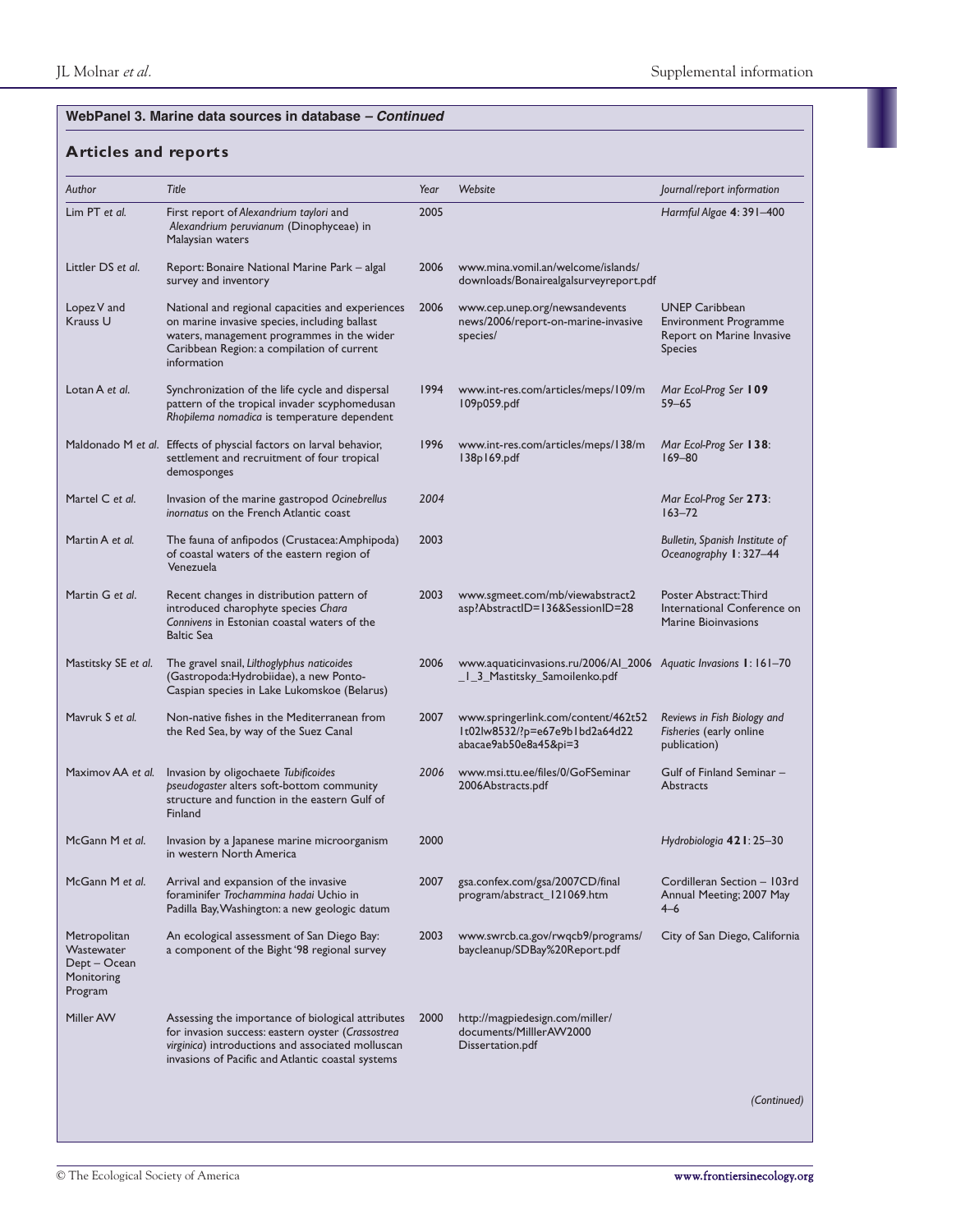| Author                       | Title                                                                                                                                                                                             | Year | Website                                                                                                                                                                                                      | Journal/report information                                                                                      |
|------------------------------|---------------------------------------------------------------------------------------------------------------------------------------------------------------------------------------------------|------|--------------------------------------------------------------------------------------------------------------------------------------------------------------------------------------------------------------|-----------------------------------------------------------------------------------------------------------------|
| Mills CE et al.              | Invertebrate introductions in marine habitats:<br>two species of hydromedusae (Cnidaria) native<br>to the Black Sea, Maeotias inexspectata and<br>Blackfordia virginica, invade San Francisco Bay | 1995 |                                                                                                                                                                                                              | Mar Biol 122: 279-88                                                                                            |
| Mito T et al.                | Invasive alien species in Japan: the status quo and<br>the new regulation for prevention of their adverse<br>effects                                                                              | 2004 | www.airies.or.jp/publication/ger/<br>pdf/08-02-08.pdf                                                                                                                                                        | <b>Global Environmental</b><br>Research $8:171-91$                                                              |
| Monti M et al.               | First record of Ostreopsis cfr Ovata on<br>macroalgae in the Northern Adriatic Sea                                                                                                                | 2007 |                                                                                                                                                                                                              | Mar Pollut Bull 54: 598–601                                                                                     |
| Morello EB et al.            | The alien bivalve Anadara demiri (Arcidae):<br>a new invader of the Adriatic Sea, Italy                                                                                                           | 2004 | http://journals.cambridge.org.offcampus.   J Mar Biol Ass UK <b>84</b> :<br>ib.washington.edu/download.php?file=<br>%2FMBI%2FMBI84_05%2FS0025315<br>404010410a.pdf&code=41a99853006ac<br>144ef0a6e06d5ccf9fa | $1057 - 64$                                                                                                     |
| Morton B                     | The marine flora and fauna of Hong Kong and<br>Southern China V                                                                                                                                   | 2001 |                                                                                                                                                                                                              |                                                                                                                 |
| Nguyen-Ngoc L                | An autecological study of the potentially toxic<br>dinoflagellate Alexandrium affine isolated from<br>Vietnamese waters                                                                           | 2004 |                                                                                                                                                                                                              | Harmful Algae 3: 117-29                                                                                         |
|                              | Ni Chualain F et al. The invasive genus Asparagopsis (Bonnemaison-<br>iacea, Rhodophyta): molecular systematics,<br>morphology, and ecophysiology of Falkenbergia<br>isolates                     | 2004 |                                                                                                                                                                                                              | Phycol 40: 1112-26                                                                                              |
| <b>NOAA</b>                  | Invasive marine species found on Georges Bank                                                                                                                                                     | 2003 | www.noaanews.noaa.gov/stories2003/<br>s2125.htm                                                                                                                                                              | NOAA Magazine                                                                                                   |
| Novosel M et al.             | Ecology of an anchialine cave in the Adriatic<br>Sea with special reference to its thermal regime                                                                                                 | 2007 |                                                                                                                                                                                                              | Mar Ecol 28: 3-9                                                                                                |
| Ojaveer H et al.             | Ecological impact of Ponto-Caspian invaders in<br>the Baltic Sea, European inland waters and the<br>Great Lakes: an inter-ecosystem comparison                                                    | 2002 | www.biomareweb.org/downloads/<br>ojaveer.pdf                                                                                                                                                                 | In: Leppäkoski E et al. 2002.<br>Invasive aquatic species of<br>Europe: distribution, impacts<br>and management |
| Özcan T et al.               | The first record of the banana prawn<br>Fenneropenaeus merguiensis (De Man, 1888)<br>(Crustacea: Decapoda: Penaeidae) from the<br>Mediterranean Sea                                               | 2006 | www.aquaticinvasions.ru/2006/Al_<br>2006_1_4_Ozcan_etal.pdf                                                                                                                                                  | Aquatic Invasions 1:286–88                                                                                      |
| Ozturk B et al.              | Indo-Pacific gastropod species in the Levantine<br>and Aegean Seas                                                                                                                                | 2006 | http://aquaticinvasions.ru/2006/AI<br>2006_1_3_Ozturk_Can.pdf                                                                                                                                                | Aquatic Invasions 1:124-29                                                                                      |
| Pais A et al.                | Westward range expansion of the Lessepsian<br>migrant Fistularia commersonii (Fistulariidae)<br>in the Mediterranean Sea, with notes on its<br>parasites                                          | 2007 |                                                                                                                                                                                                              | J Fish Biol 70: 269-77                                                                                          |
| Pallaoro A et al.            | First record of the Sphyraena chrysotaenia<br>(Klunzinger, 1884) (Pisces, Sphyraenidae) from<br>the Adriatic Sea                                                                                  | 2001 |                                                                                                                                                                                                              | Fish Biol 59: 179-82                                                                                            |
| Pancucci-<br>Papadopoulou MA | Update of marine alien species in Hellenic<br>waters                                                                                                                                              | 2005 | http://elnais.ath.hcmr.gr/PDF/Update%<br>20of%20marine%20alien%20species<br>%20in%20Hellenic%20waters.pdf                                                                                                    | Medit Mar Sci <b>6</b>                                                                                          |
| Pannell A                    | Treatment methods used to manage<br>Didemnum vexillum in New Zealand                                                                                                                              | 2007 |                                                                                                                                                                                                              |                                                                                                                 |
|                              |                                                                                                                                                                                                   |      |                                                                                                                                                                                                              | (Continued)                                                                                                     |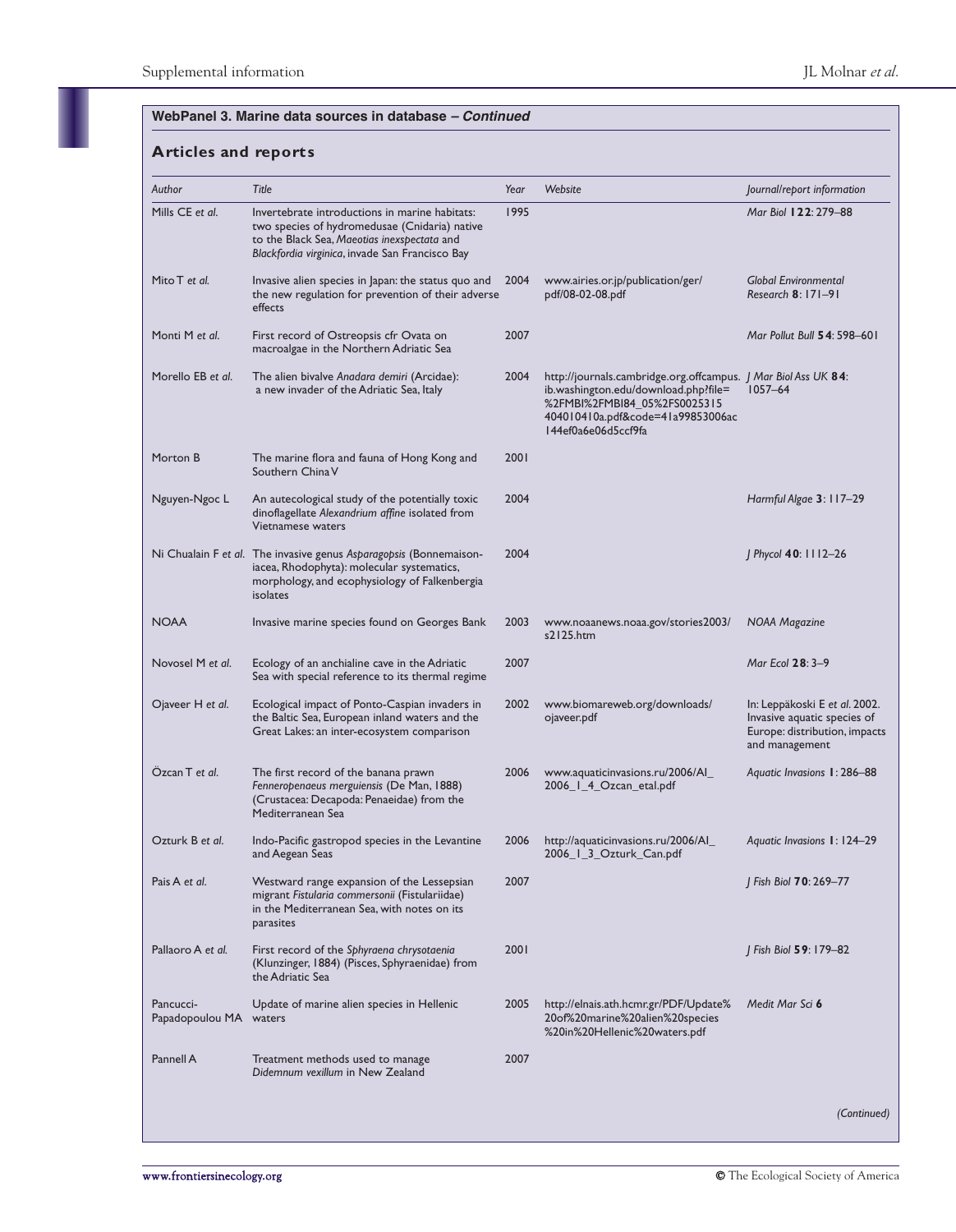| Author                          | <b>Title</b>                                                                                                                                                                                      | Year | Website                                                                                                                                                                                                                                               | Journal/report information                                                                                                        |
|---------------------------------|---------------------------------------------------------------------------------------------------------------------------------------------------------------------------------------------------|------|-------------------------------------------------------------------------------------------------------------------------------------------------------------------------------------------------------------------------------------------------------|-----------------------------------------------------------------------------------------------------------------------------------|
| Mills CE et al.                 | Invertebrate introductions in marine habitats:<br>two species of hydromedusae (Cnidaria) native<br>to the Black Sea, Maeotias inexspectata and<br>Blackfordia virginica, invade San Francisco Bay | 1995 |                                                                                                                                                                                                                                                       | Mar Biol 122: 279-88                                                                                                              |
| Parry GD and<br>Cohen B         | Exotic species established in Western Port,<br>including an assessment of the status of the<br>exotic species Corbula gibba, Alexandrium spp,<br>Gymnodinium spp and Undaria pinnatifida          | 2001 | http://72.14.253.104/search?q=cache:A-<br>9iBCN_nBYJ:www.land.vic.gov.au/DSE/<br>nrencm.nsf/646e9b4bbalafb2bca256c<br>420053b5ce/7ae83a588d2ce75eca256e<br>670017e6b0/%24FILE/report45.pdf+<br>Alexandrium+peruvianum&hl=en&ct=<br>$clnk\&cd=11\≷=us$ |                                                                                                                                   |
| Paula AF et al.                 | Spatial distribution and abundance of non-<br>indigenous coral genus Tubastraea (Cnidaria,<br>Scleractinia) around Ilha Grande, Brazil                                                            | 2005 | www.scielo.br/pdf/bjb/v65n4/al4v<br>65n4.pdf                                                                                                                                                                                                          | Braz   Biol <b>65</b> :<br>661–73                                                                                                 |
| Penna A et al.                  | Alexandrium catenella (Dinophyceae), a toxic<br>ribotype expanding in the NW Mediterranean<br>Sea                                                                                                 | 2005 |                                                                                                                                                                                                                                                       | Mar Biol 148: 12-23                                                                                                               |
| Piazzi L et al.                 | Spread of alien macroalgal species along the<br>Tuscany coasts                                                                                                                                    | 2000 | http://flux.ve.ismar.cnr.it/igbp/<br>proceeding2000/GLOBEC.pdf                                                                                                                                                                                        | Global Ocean Ecosystem<br>Dynamics (GLOBEC) –<br>Characteristics of and<br>variations in the<br>Mediterranean marine<br>ecosystem |
| Pierre MADL<br>and Maricela YIP | Literature review of Caulerpa taxifolia                                                                                                                                                           | 2005 | www.sbg.ac.at/ipk/avstudio/pierofun/ct/<br>caulerpa.htm                                                                                                                                                                                               | Contribution for the 31st<br><b>BUFUS Newsletter,</b><br>University of Salzburg –<br>Molecular Biology, Salzburg<br>Austria       |
| Pipitone C et al.               | Contribution to the knowledge of Percnon<br>gibbesi (Decapoda, Grapsidae), an exotic<br>species spreading rapidly in Sicilian waters                                                              | 2001 |                                                                                                                                                                                                                                                       | Crustac Int   Crustac Res<br>74: 1009–17                                                                                          |
| Pollard DA et al.               | Report on Port Kembla introduced marine<br>pest species survey                                                                                                                                    | 2002 | www.dpi.nsw.gov.au/_data/assets/pdf<br>_file/137166/output-41.pdf                                                                                                                                                                                     | <b>NSW Fisheries Final Report</b><br>Series 41                                                                                    |
| Psomadakis PN<br>et al.         | Additional record of Sphoeroides pachygaster<br>(Pisces: Tetraodontidae) in the Tyrrhenian Sea<br>and notes on the distribution of the species in<br>the Mediterranean                            | 2006 | www.mba.ac.uk/jmba/pdf/5186.pdf                                                                                                                                                                                                                       | JMBA2 - Biodiversity<br>Records                                                                                                   |
| Rahimian H et al.               | Pseudobacciger harengulae from the Atlantic<br>herring Clupea harengus: a new host and locality<br>record                                                                                         | 2003 |                                                                                                                                                                                                                                                       | J Helminthol 77:69-75                                                                                                             |
| Ray GL                          | Invasive marine and estuarine animals of the<br>south Atlantic and Puerto Rico                                                                                                                    | 2005 | http://el.erdc.usace.army.mil/elpubs/<br>pdf/ansrp05-5.pdf                                                                                                                                                                                            | US Army ERDCenter<br>Report: ERDC/TN ANSRP-<br>$05 - 5$                                                                           |
| Ray GL                          | Invasive marine and estuarine animals of the<br><b>Gulf of Mexico</b>                                                                                                                             | 2005 | http://el.erdc.usace.army.mil/elpubs/<br>pdf/ansrp05-4.pdf                                                                                                                                                                                            | <b>ANSRP Technical Notes</b><br>Collection (ERDC/TN<br>ANSRP-05-4)                                                                |
| Rees JT et al.                  | Non-indigenous hydromedusae in California's<br>upper San Francisco Estuary: life cycles,<br>distribution, and potential environmental<br>impacts*                                                 | 2000 | www.icm.csic.es/scimar/PDFs/sm64s<br>1073.pdf                                                                                                                                                                                                         | Sci Mar <b>64</b> :73–86                                                                                                          |
| Rhodes LL et al.                | Coolia monotis (Dinophyceae): a toxic<br>epiphytic microalgal species found in New<br>Zealand (Note)                                                                                              | 1997 |                                                                                                                                                                                                                                                       | $NZ$ J Mar Freshwat Res $31$ :<br>$139 - 41$                                                                                      |
|                                 |                                                                                                                                                                                                   |      |                                                                                                                                                                                                                                                       | (Continued)                                                                                                                       |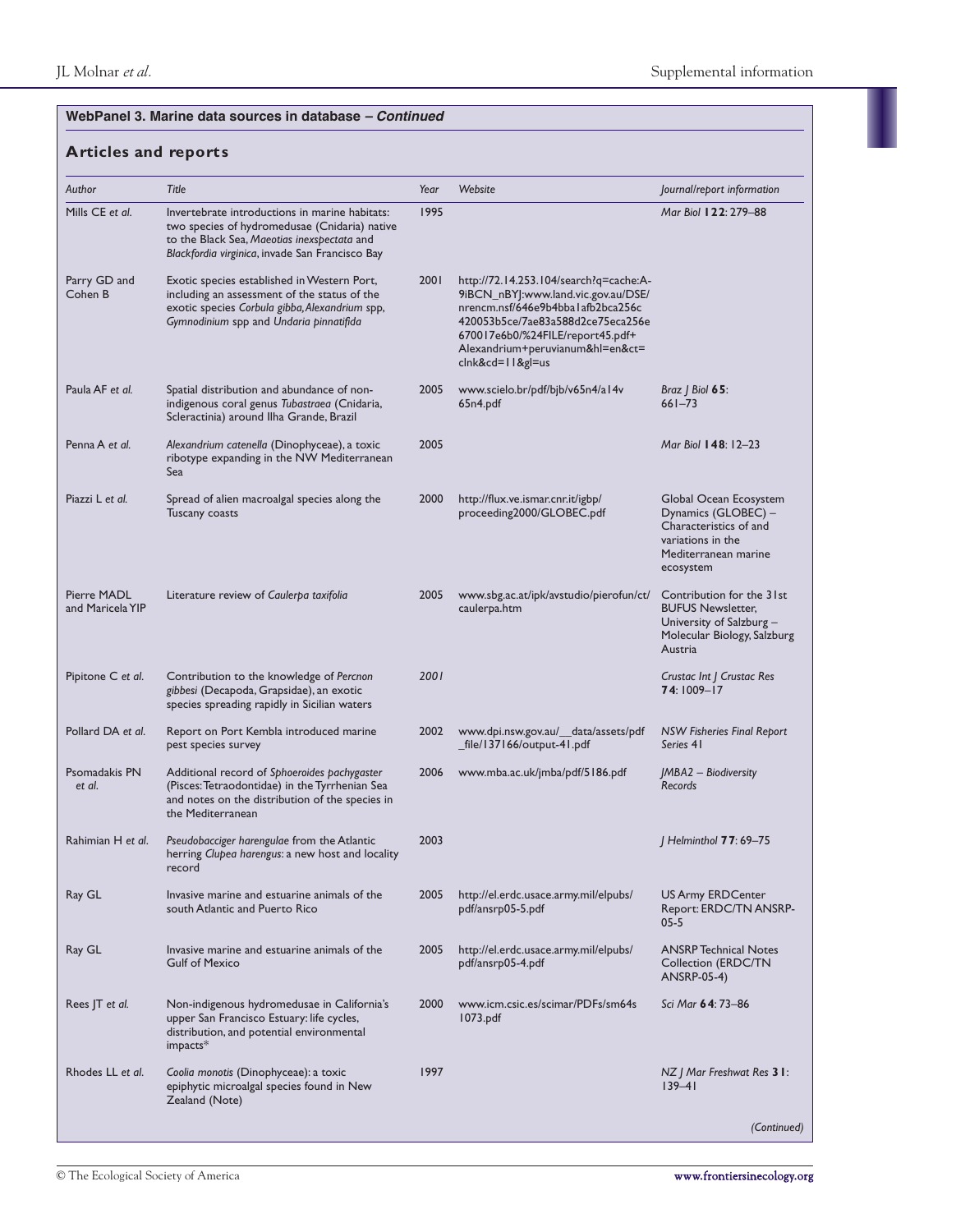| Author                       | Title                                                                                                                                                                               | Year | Website                                                                                                    | Journal/report information                                                                                           |
|------------------------------|-------------------------------------------------------------------------------------------------------------------------------------------------------------------------------------|------|------------------------------------------------------------------------------------------------------------|----------------------------------------------------------------------------------------------------------------------|
| Rodionova NV<br>and Panov VE | Establishment of the Ponto-Caspian predatory<br>cladoceran Evadne anonyx in the eastern Gulf<br>of Finland, Baltic Sea                                                              | 2006 | www.aquaticinvasions.ru/2006/Al_<br>2006_I_I_Rodionova_Panov.pdf                                           | Aquatic Invasions 1:7-12                                                                                             |
| Rojas-Gonzalez B<br>et al.   | Notes on Rhodomelaceae (Rhodophyta) from<br>the Canary Islands: observations on reproductive<br>morphology and new records                                                          | 2000 | www.atypon-link.com/WDG/doi/pdf/<br>10.1515/BOT.2000.015                                                   | Bot Mar 43: 147-55                                                                                                   |
| Rolbiecki L                  | The first record of parasites in Gammarus<br>tigrinus Sexton, $1939 - a$ recent newcomer to<br>the Gulf of Gdansk                                                                   | 2005 |                                                                                                            | Oceanologia 47: 283-87                                                                                               |
| Ruesink J et al.             | Demographic comparisons and control<br>strategies for high- and low-impact invaders                                                                                                 | 2004 | http://abstracts.co.allenpress.com/<br>pweb/esa2004/document/?ID=38451                                     | 2004 ESA Annual Meeting<br>Abstract                                                                                  |
| Ruitton S et al.             | First assessment of the Caulerpa racemosa<br>(Caulerpales, Chlorophyta) invasion along the<br>French Mediterranean coast                                                            | 2005 | www.unice.fr/LEML/Pages/Pub_LEML/<br>Ruitton_etal_2005.pdf                                                 | Mar Pollut Bull 50: 1061-68                                                                                          |
| Ruiz GM                      | Invasion of coastal marine communities in<br>North America: apparent patterns, processes,<br>and biases                                                                             | 2000 |                                                                                                            | Annu Rev Ecol Syst 3 I:<br>$481 - 531$                                                                               |
| Russell DJ et al.            | Host utilization during ontogeny by two<br>pycnogonid species (Tanystylum duospinum<br>and Ammothea hilgendorfi) on the hydroid<br>Eucopella everta (Coelenterata: Campanulariidae) | 1990 | http://viticulture-enology.org/09/48/<br>094880.html                                                       | Bijdr Dierkd 60: 215-24                                                                                              |
| Russev vBK                   | Influence of some ecological factors on changes<br>of the standing crop of zoobenthos of the<br>Danube in the Bulgarian stretch                                                     | 1972 | www.iad.gs/content/library/artikel/<br>artikel6.php?PHPSESSID=a67e9c<br>66f5   a   f0   78dd34   12743887f | Proceedings of the<br>IBP-UNESCO Symposium                                                                           |
| Sanson M et al.              | Sublittoral and deep-water red and brown algae<br>new from the Canary Islands                                                                                                       | 2002 |                                                                                                            | Bot Mar 45: 35-49                                                                                                    |
| Sartoni G et al.             | A survey of the marine algae of Milos Island,<br>Greece                                                                                                                             | 1999 |                                                                                                            | Cryptogamie: Algol 20:<br>$271 - 83$                                                                                 |
| Schramm W and<br>Nienhuis PH | Marine benthic vegetation: recent changes and<br>the effects of eutrophication                                                                                                      | 1996 |                                                                                                            |                                                                                                                      |
| Schwartz FJ                  | Tail spine characteristics of stingrays (order<br>Myliobatiformes) found in the northeast Atlantic,<br>Mediterranean, and Black Seas                                                | 2005 | http://ichthyology.tau.ac.il/2005/<br>Stingray.pdf                                                         | Electronic Journal of<br>Ichthyology I: I-9                                                                          |
| Seehagen A et al.            | The interspecific competition between Carcinus<br>maenas (Linnaeus 1758) and Hemigrapsus<br>penicillatus (De Haan 1835), a potential invader<br>into German coastal waters          | 2001 | www.sgnis.org/publicat/cmb57.htm                                                                           | Proceedings of the Second<br>International Conference on<br>Marine Bioinvasions; New<br>Orleans, LA; 2001 April 9–11 |
| Sei S                        | First report of the occurrence of Acartia tonsa<br>(Copepoda:Calanoida) in the Lesina lagoon<br>(south Adriatic Sea–Mediterranean Sea)                                              | 2006 | www.mba.ac.uk/jmba/pdf/5391.pdf                                                                            | JMBA2 – Biodiversity<br>Records                                                                                      |
| Selina MS et al.             | First records of dinoflagellates Alexandrium<br>margalefi Balech, 1994 and A tamutum<br>Montresor, Beran et Jon, 2004 in the seas of<br>the Russian Far East                        | 2005 |                                                                                                            | <b>Russian Journal of Marine</b><br>Biology 3 1: 187-91                                                              |
| Sezgin M et al.              | New record of a Lessepsian amphipod from the<br>Levantine coast of Turkey: Elasmopsus pectenicrus<br>(Bate 1862)                                                                    | 2007 |                                                                                                            | Crustaceana 80: 247-51                                                                                               |
| Shluker AD                   | State of Hawaii Aquatic Invasive Species<br>Management Plan                                                                                                                         | 2003 | www.hawaii.gov/dlnr/dar/pubs/ais_<br>mgmt_plan_final.pdf                                                   |                                                                                                                      |
|                              |                                                                                                                                                                                     |      |                                                                                                            | (Continued)                                                                                                          |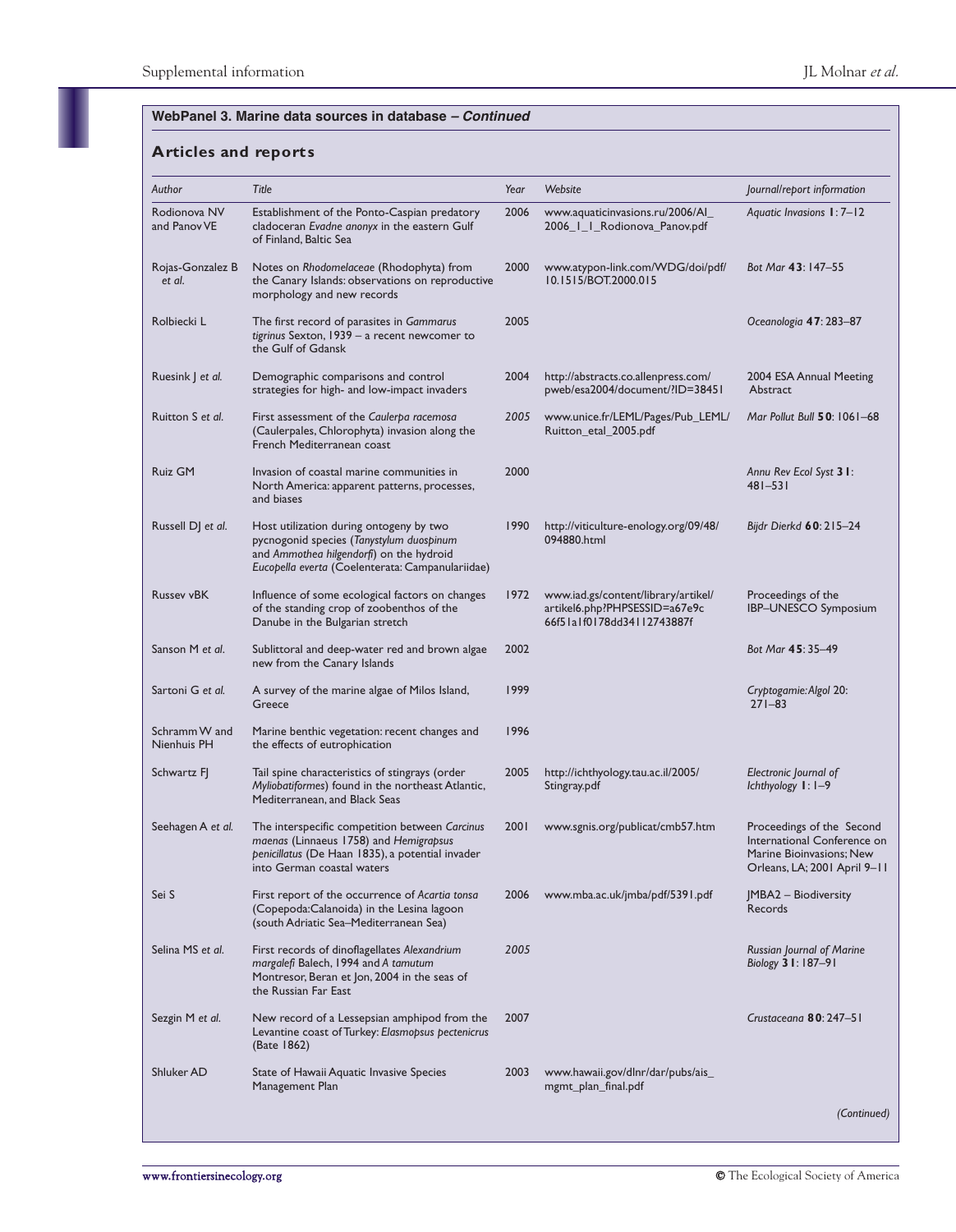| Simon-Bouhet B<br>2006<br>Mol Ecol 15:1699-1711<br>Multiple introductions promote range expansion<br>of the mollusc Cyclope neritea (Nassariidae) in<br>et al.<br>France: evidence from mitochondrial sequence<br>data<br>Smayda T<br>2006<br><b>Scottish Executive</b><br>Harmful algal bloom communities in Scottish<br>www.scottishexecutive.gov.uk/<br>Publications/2006/02/03095327/10<br>coastal waters: relationship to fish farming and<br><b>Publications</b><br>regional comparisons $-$ a review: paper 2006/3<br>Stafford H et al.<br>2004<br>Port of Thursday Island - baseline survey for<br>www.rrrc.org.au/publications/<br>Final Report of the March<br>downloads/Port-of-Thurs-Island-<br>2004 Port-Wide Field<br>introduced marine pests<br>Baseline-Surveys-Final-300506.pdf<br>Survey<br>2001<br>Steele S et al.<br>Impact of the copepod Mytilicola orientalis on<br>Dis Aquat Org <b>47</b> : 145–49<br>the Pacific oyster Crassotrea gigas in Ireland<br>2001<br>Effects of herbivory, nutrient levels, and<br>Coral Reefs 19:343-57<br>Stimson J et al.<br>introduced algae on the distribution and<br>abundance of the invasive macroalga<br>Dictyosphaeria cavernosa in Kaneohe Bay,<br>Hawaii<br>Streftaris N et al.<br>2005<br>Globalization in marine ecosystems: the story<br>www.nobanis.org/files/Streftaris%20et<br>Oceanogr Mar Biol Annu<br>%20al%202005.pdf<br>Rev 43: 419-53<br>of non-indigenous marine species across<br>European seas<br>Streftaris N et al.<br>2006<br>Medit Mar Sci 7:87-118<br>Alien marine species in the Mediterranean -<br>www.sesame-ip.eu/doc/Streftaris_and_<br>the 100 "worst invasives" and their impact<br>Zenetos_2006_100_Worst_Invasive_<br>species_in_Mediterranean.pdf<br>Does the wood-borer Sphaeroma terebrans<br>2002<br>Ambio 3 1:574-79<br>Svavarason J<br>http://wiomsa.org/pub/downloadfile.<br>asp?fid=41<br>(Crustacea) shape the distribution of the<br>mangrove Rhizophora mucronata?<br>2001<br>Mar Biol 138: 561-73<br>Talley TS et al.<br>Habitat utilization and alteration by the invasive<br>http://levin.ucsd.edu/research/<br>burrowing isopod, Sphaeroma quoyanum, in<br>Sphaeroma.pdf<br>California salt marshes<br>Taskin E et al.<br>2006<br>First report of Microspongium globosum Reinke<br>Nova Hedwigia 82: 135–42<br>(Phaeophyceae, Myrionemataceae) in the | <i>lournal/report information</i> |
|--------------------------------------------------------------------------------------------------------------------------------------------------------------------------------------------------------------------------------------------------------------------------------------------------------------------------------------------------------------------------------------------------------------------------------------------------------------------------------------------------------------------------------------------------------------------------------------------------------------------------------------------------------------------------------------------------------------------------------------------------------------------------------------------------------------------------------------------------------------------------------------------------------------------------------------------------------------------------------------------------------------------------------------------------------------------------------------------------------------------------------------------------------------------------------------------------------------------------------------------------------------------------------------------------------------------------------------------------------------------------------------------------------------------------------------------------------------------------------------------------------------------------------------------------------------------------------------------------------------------------------------------------------------------------------------------------------------------------------------------------------------------------------------------------------------------------------------------------------------------------------------------------------------------------------------------------------------------------------------------------------------------------------------------------------------------------------------------------------------------------------------------------------------------------------------------------------------------------------------------------------------------------------------------------------------------------------------------------------------------|-----------------------------------|
|                                                                                                                                                                                                                                                                                                                                                                                                                                                                                                                                                                                                                                                                                                                                                                                                                                                                                                                                                                                                                                                                                                                                                                                                                                                                                                                                                                                                                                                                                                                                                                                                                                                                                                                                                                                                                                                                                                                                                                                                                                                                                                                                                                                                                                                                                                                                                                    |                                   |
|                                                                                                                                                                                                                                                                                                                                                                                                                                                                                                                                                                                                                                                                                                                                                                                                                                                                                                                                                                                                                                                                                                                                                                                                                                                                                                                                                                                                                                                                                                                                                                                                                                                                                                                                                                                                                                                                                                                                                                                                                                                                                                                                                                                                                                                                                                                                                                    |                                   |
|                                                                                                                                                                                                                                                                                                                                                                                                                                                                                                                                                                                                                                                                                                                                                                                                                                                                                                                                                                                                                                                                                                                                                                                                                                                                                                                                                                                                                                                                                                                                                                                                                                                                                                                                                                                                                                                                                                                                                                                                                                                                                                                                                                                                                                                                                                                                                                    |                                   |
|                                                                                                                                                                                                                                                                                                                                                                                                                                                                                                                                                                                                                                                                                                                                                                                                                                                                                                                                                                                                                                                                                                                                                                                                                                                                                                                                                                                                                                                                                                                                                                                                                                                                                                                                                                                                                                                                                                                                                                                                                                                                                                                                                                                                                                                                                                                                                                    |                                   |
|                                                                                                                                                                                                                                                                                                                                                                                                                                                                                                                                                                                                                                                                                                                                                                                                                                                                                                                                                                                                                                                                                                                                                                                                                                                                                                                                                                                                                                                                                                                                                                                                                                                                                                                                                                                                                                                                                                                                                                                                                                                                                                                                                                                                                                                                                                                                                                    |                                   |
|                                                                                                                                                                                                                                                                                                                                                                                                                                                                                                                                                                                                                                                                                                                                                                                                                                                                                                                                                                                                                                                                                                                                                                                                                                                                                                                                                                                                                                                                                                                                                                                                                                                                                                                                                                                                                                                                                                                                                                                                                                                                                                                                                                                                                                                                                                                                                                    |                                   |
|                                                                                                                                                                                                                                                                                                                                                                                                                                                                                                                                                                                                                                                                                                                                                                                                                                                                                                                                                                                                                                                                                                                                                                                                                                                                                                                                                                                                                                                                                                                                                                                                                                                                                                                                                                                                                                                                                                                                                                                                                                                                                                                                                                                                                                                                                                                                                                    |                                   |
|                                                                                                                                                                                                                                                                                                                                                                                                                                                                                                                                                                                                                                                                                                                                                                                                                                                                                                                                                                                                                                                                                                                                                                                                                                                                                                                                                                                                                                                                                                                                                                                                                                                                                                                                                                                                                                                                                                                                                                                                                                                                                                                                                                                                                                                                                                                                                                    |                                   |
|                                                                                                                                                                                                                                                                                                                                                                                                                                                                                                                                                                                                                                                                                                                                                                                                                                                                                                                                                                                                                                                                                                                                                                                                                                                                                                                                                                                                                                                                                                                                                                                                                                                                                                                                                                                                                                                                                                                                                                                                                                                                                                                                                                                                                                                                                                                                                                    |                                   |
| Mediterranean Sea                                                                                                                                                                                                                                                                                                                                                                                                                                                                                                                                                                                                                                                                                                                                                                                                                                                                                                                                                                                                                                                                                                                                                                                                                                                                                                                                                                                                                                                                                                                                                                                                                                                                                                                                                                                                                                                                                                                                                                                                                                                                                                                                                                                                                                                                                                                                                  |                                   |
| Terranova S et al.<br>2006<br>Mar Biol 150: 89-101<br>Population structure of Brachidontes pharaonis<br>(P Fisher, 1870) (Bivalvia, Mytilidae) in the<br>Mediterranean Sea, and evolution of a novel<br>mtDNA polymorphism                                                                                                                                                                                                                                                                                                                                                                                                                                                                                                                                                                                                                                                                                                                                                                                                                                                                                                                                                                                                                                                                                                                                                                                                                                                                                                                                                                                                                                                                                                                                                                                                                                                                                                                                                                                                                                                                                                                                                                                                                                                                                                                                         |                                   |
| The establishment of the invasive crab Percnon<br>Thessalou-Legaki<br>2006<br>www.aquaticinvasions.ru/2006/Al_<br>Aquatic Invasions 1: 133-36<br>2006_1_3_Thessalou_etal.pdf<br>gibbesi (H Milne Edwards, 1853) (Crustacea:<br>et al.<br>Decapoda: Grapsidae) in Greek waters                                                                                                                                                                                                                                                                                                                                                                                                                                                                                                                                                                                                                                                                                                                                                                                                                                                                                                                                                                                                                                                                                                                                                                                                                                                                                                                                                                                                                                                                                                                                                                                                                                                                                                                                                                                                                                                                                                                                                                                                                                                                                      |                                   |
| Torchin ME et al.<br>Parasites and marine invasions<br>2002<br>Parasitology 124: 137–51                                                                                                                                                                                                                                                                                                                                                                                                                                                                                                                                                                                                                                                                                                                                                                                                                                                                                                                                                                                                                                                                                                                                                                                                                                                                                                                                                                                                                                                                                                                                                                                                                                                                                                                                                                                                                                                                                                                                                                                                                                                                                                                                                                                                                                                                            |                                   |
| Torchin ME et al.<br>2005<br>The introduced ribbed mussel (Geukensia<br>Biol Invasions $7:607-14$<br>demissa) in Estero de Punta Banda, Mexico:<br>interactions with the native cord grass,<br>Spartina foliosa                                                                                                                                                                                                                                                                                                                                                                                                                                                                                                                                                                                                                                                                                                                                                                                                                                                                                                                                                                                                                                                                                                                                                                                                                                                                                                                                                                                                                                                                                                                                                                                                                                                                                                                                                                                                                                                                                                                                                                                                                                                                                                                                                    |                                   |
| Torcu H<br>2000<br>Lessepsian fishes spreading along the coasts of<br>Turk   Zool <b>24</b> : 139–48<br>the Mediterranean and the southern Aegean<br>Sea of Turkey                                                                                                                                                                                                                                                                                                                                                                                                                                                                                                                                                                                                                                                                                                                                                                                                                                                                                                                                                                                                                                                                                                                                                                                                                                                                                                                                                                                                                                                                                                                                                                                                                                                                                                                                                                                                                                                                                                                                                                                                                                                                                                                                                                                                 |                                   |
| Troup C<br>Marine invaders<br>2007<br>www.TeAra.govt.nz/EarthSeaAndSky/<br>New Zealand<br>OceanStudyAndConservation/<br>Marinelnyaders/en                                                                                                                                                                                                                                                                                                                                                                                                                                                                                                                                                                                                                                                                                                                                                                                                                                                                                                                                                                                                                                                                                                                                                                                                                                                                                                                                                                                                                                                                                                                                                                                                                                                                                                                                                                                                                                                                                                                                                                                                                                                                                                                                                                                                                          | Te Ara - the encyclopedia of      |
|                                                                                                                                                                                                                                                                                                                                                                                                                                                                                                                                                                                                                                                                                                                                                                                                                                                                                                                                                                                                                                                                                                                                                                                                                                                                                                                                                                                                                                                                                                                                                                                                                                                                                                                                                                                                                                                                                                                                                                                                                                                                                                                                                                                                                                                                                                                                                                    | (Continued)                       |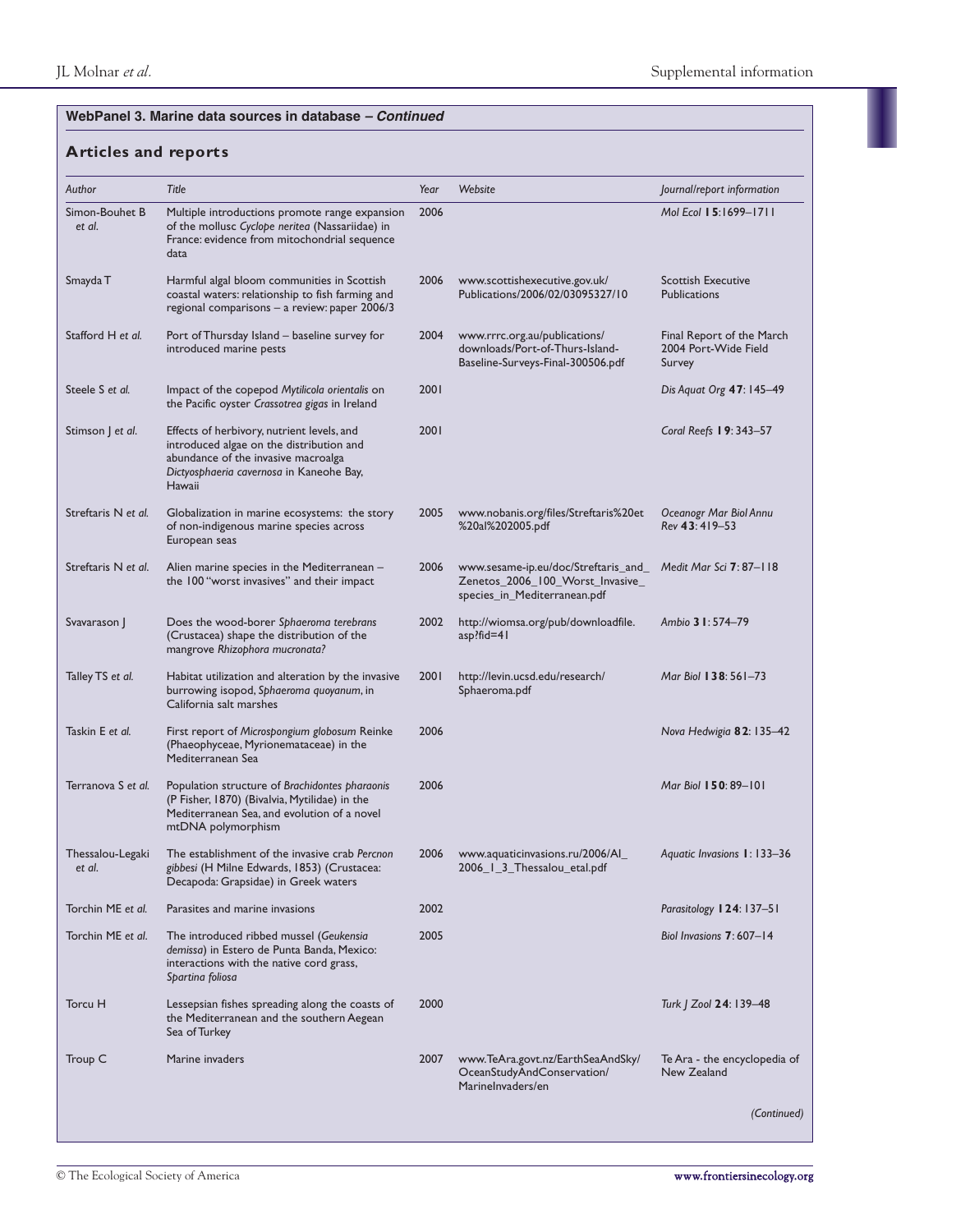| Author                                                      | Title                                                                                                                                                         | Year | Website                                                                                                                                                                                      | Journal/report information                                                                                           |
|-------------------------------------------------------------|---------------------------------------------------------------------------------------------------------------------------------------------------------------|------|----------------------------------------------------------------------------------------------------------------------------------------------------------------------------------------------|----------------------------------------------------------------------------------------------------------------------|
| Tsai ML et al.                                              | Desiccation resistance of two semiterrestrial<br>isopods, Ligia exotica and Ligia taiwanensis<br>(Crustacea) in Taiwan                                        | 1998 |                                                                                                                                                                                              | Comp Biochem Physiol A<br>Mol Integr Physiol 119:<br>$361 - 67$                                                      |
| Tsai ML et al.                                              | Life history plasticity and reproductive strategy<br>enabling the invasion of Ligia exotica (Crustacea:<br>Isopoda) from the littoral zone to an inland creek | 2001 | www.int-res.com/articles/meps/210/<br>m210p175.pdf                                                                                                                                           | Mar Ecol-Prog Ser 210:<br>$175 - 84$                                                                                 |
| Tsirika A et al.                                            | A survey of the benthic flora in the National<br>Marine Park of Zakynthos (Greece)                                                                            | 2005 | http://elnais.ath.hcmr.gr/PDF/Tsirika-<br>Haritonidis_2005.pdf                                                                                                                               | Bot Mar 48: 38-45                                                                                                    |
| Vanden Bossche<br>$J-P$ et al.                              | First record of the Pontocaspian invader Hypania<br>invalida (Grube, 1860) (Polychaeta:<br>Ampharetidae) in the River Meuse (Belgium)                         | 2001 | www.naturalsciences.be/institute/<br>associations/rbzs_website/bjz/back/<br>pdf/BJZ%20131(2)/Volume%20131<br>(2),%20pp.%20183-185.pdf                                                        | Belgian   Zool 131: 183-85                                                                                           |
| Verslyckel T et al.                                         | First occurrence of the Pontocaspian invader<br>Hemimysisanomala (Sars, 1907) in Belgium<br>(Crustacea: Mysidacea)                                            | 2000 | www.whoi.edu/cms/files/tverslycke/<br>2005/1/First_occurrence_of_the_<br>Pontocaspian_invader_Hemimysis_<br>anomala_(SARS,_1907)_in_Belgium_<br>(Crustacea,_Mysidacea)-_BJZ2000_<br>1041.pdf | Belgian   Zool 130: 157-58                                                                                           |
| Voultsiadou E                                               | Demosponge distribution in the eastern<br>Mediterranean: a NW-SE gradient                                                                                     | 2005 |                                                                                                                                                                                              | Helgol Mar Res 59: 237-51                                                                                            |
|                                                             | Wallentinus I et al. Introduced marine organisms as habitat modifiers 2007                                                                                    |      |                                                                                                                                                                                              | Mar Pollut Bull 55: 323-32                                                                                           |
| Webber WR et al.                                            | Life history studies on New Zealand Brachyura<br>*5. Larvae of the family Majidae                                                                             | 1981 | www.rsnz.org/publish/nzjmfr/1981/<br>39.php                                                                                                                                                  | NZ   Mar Freshwat Res 15:<br>$331 - 83$                                                                              |
| Wisely B                                                    | Effects of antifouling paints on settling larvae of<br>the bryozoan Bugula neritina L                                                                         | 1963 |                                                                                                                                                                                              | Aust J Mar Freshw Res 14:<br>$44 - 59$                                                                               |
| Wittenberg R (Ed)                                           | An inventory of alien species and their threat to<br>biodiversity and economy of Switzerland                                                                  | 2005 | www.nobanis.org/files/invasives%20in%<br>20CH.pdf                                                                                                                                            | <b>CABI Bioscience Switzerland</b><br>Centre report to the Swiss<br>Agency for Environment,<br>Forests and Landscape |
| Wolff WJ                                                    | Non-indigenous marine and estuarine species in<br>the Netherlands                                                                                             | 2005 | www.marbee.fmns.rug.nl/pdf/marbee/<br>2005-Wolf-ZoolMed.pdf                                                                                                                                  | Zool Med Leiden 79:31                                                                                                |
| <b>Woods Hole</b><br>Oceanographic<br><b>Institution US</b> | Marine fouling and its prevention                                                                                                                             | 1952 | https://darchive.mblwhoilibrary.org/<br>bitstream/1912/191/18/chapter+10.pdf                                                                                                                 | Contribution No 580 from<br>the Woods Hole<br>Oceanographic Institute                                                |
| Workman ML<br>et al.                                        | Introduced yellowfin goby, Acanthogobius<br>flavimanus: diet and habitat use in the lower<br>Mokelumne River, California                                      | 2007 | http://repositories.cdlib.org/jmie/sfews/ San Francisco Estuary and<br>vol5/iss I/art1                                                                                                       | <b>Watershed Science 5:</b><br>Article I                                                                             |
| Xu H et al.                                                 | The status and causes of alien species invasion<br>in China                                                                                                   | 2006 |                                                                                                                                                                                              | <b>Biodiversity Conserv 15:</b><br>2892-2904                                                                         |
|                                                             | Yamamoto M et al. Draft priority species – freshwater and marine                                                                                              | 2003 | http://praise.manoa.hawaii.edu/news/<br>Priorityspecies_draft2.doc                                                                                                                           | State of Hawaii Aquatic<br>Nuisance Species Plan                                                                     |
| Yokes B et al.                                              | Touchdown – first record of Percnon gibbesi<br>(H Milne Edwards, 1853) (Crustacea: Decapoda:<br>Grapsidae) from the Levantine coast                           | 2006 | www.aquaticinvasions.ru/2006/Al_2006 Aquatic Invasions 1:130-32<br>_1_3_Yokes_Galil.pdf                                                                                                      |                                                                                                                      |
| Zenetos A et al.                                            | Origin and vectors of introduction of exotic<br>molluscs in Greek waters                                                                                      | 2005 | www.naturalsciences.be/institute/<br>associations/rbzs_website/bjz/back/pdf/<br>BJZ%20135(2)/Volume%20135(2),<br>%20pp.%20279-286.pdf                                                        | Belgian   Zool 135: 279–86                                                                                           |
|                                                             |                                                                                                                                                               |      |                                                                                                                                                                                              | (Continued)                                                                                                          |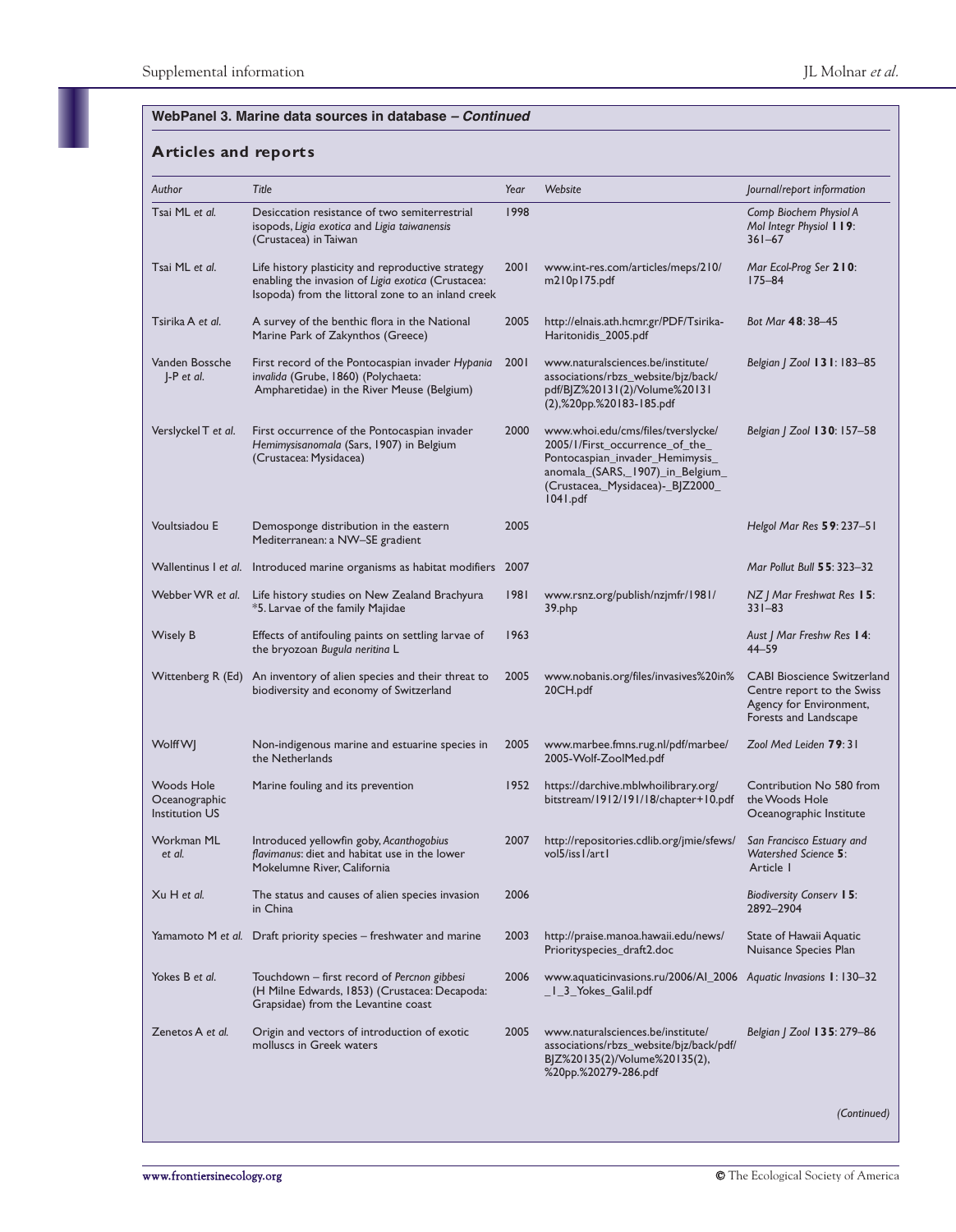# **WebPanel 3. Marine data sources in database** *– Continued* **Articles and reports** *Author Title Year Website Journal/report information* Zettler ML *et al.* Distribution and population dynamics of 1995 *Arch Fish Mar Res* **42**: *Marenzelleria viridis* (Polychaeta, Spionidae) in a coastal water of the southern Baltic Zhokhov AE *et al.* Dispersal of invading trematodes *Nicolla* 2006 *Russ J Ecol* **37**: 363–65 *skrjabini* (Iwanitzky, 1928) and *Plagioporus skrjabini* Kowal, 1951 (Trematoda: Opecoelidae) in the Volga **Other web resources** *Title Website* Alaska Invasive Species Working Group: Marine www.uaf.edu/ces/aiswg/pdf-documents/MarineMinutes-5-30-06.pdf Subcommittee Audio Conference Aquatic Nuisance Species: European Green Crab http://wdfw.wa.gov/fish/ans/greencrab.htm Aukland Museum www.aucklandmuseum.com/ Australia identifies marine pest threats (2003 www.marine.csiro.au/media/03releases/14jul03b.htm media release) Australia's NSW Dept of Primary Industries: Factsheets www.dpi.nsw.gov.au/fisheries Avian Web: Canada Geese www.avianweb.com/canadageese.html Battle of the Black Sea Jellies www.imagequest3d.com/pages/general/news/blackseajellies/blackseajellies.htm Centre for Aquatic Plant Management's Information www.nerc-wallingford.ac.uk/research/capm/pdf%20files/7%20Canadian%20pondweed.pdf Sheet 7: Canadian Waterweed Chesapeake Bay Program www.chesapeakebay.net/index.cfm Crustikon – Crustacean photographic website – www.imv.uit.no/crustikon/Decapoda/Decapoda2/Species\_index/Hemigrapsus\_<br>Tromsø Museum – University of Tromsø (author: penicillatus.htm Tromsø Museum – University of Tromsø (author: C d'Udekem d'Acoz) CSIRO's The Web-Based Rapid Response Toolbox http://crimp.marine.csiro.au/NIMPIS/controls.htm Dauphin Island Sea Lab's Dock Watch http://dockwatch.disl.org/haveyouseen.htm Defense scientists discover introduced marine species www.dsto.defence.gov.au/news/3308/ (2001 media release) Ecoplan News Issue 58 www.naturebase.net/component/option,com\_docman/task,doc\_download/Itemid, 1075/gid,324/ Elkhorn Slough Research: Least Wanted Aquatic Invaders www.elkhornslough.org/research/aquaticinvaders/aquatic0.htm Examples of marine invasive species introduced via www.ortepa.org/pages/ei19pt5.htm the shipping industry Exotic Species of San Francisco Bay www.exoticsguide.org/ FAO Fishery and Aquaculture country profile – Bolivia www.fao.org/fi/website/FIRetrieveAction.do?dom=countrysector&xml=FI-CP\_BO.xml FloraBase:Western Australia Flora http://florabase.calm.wa.gov.au/ *Gammarus tigrinus*, a new species in the Gulf of www.itameriportaali.fi/en/tietoa/artikkelit/ihminen/en\_GB/gammarus/ Finland (Baltic Sea Portal) Government of Western Australia – Department of www.fish.wa.gov.au/index.php Fisheries *(Continued)*

© The Ecological Society of America www.frontiersinecology.org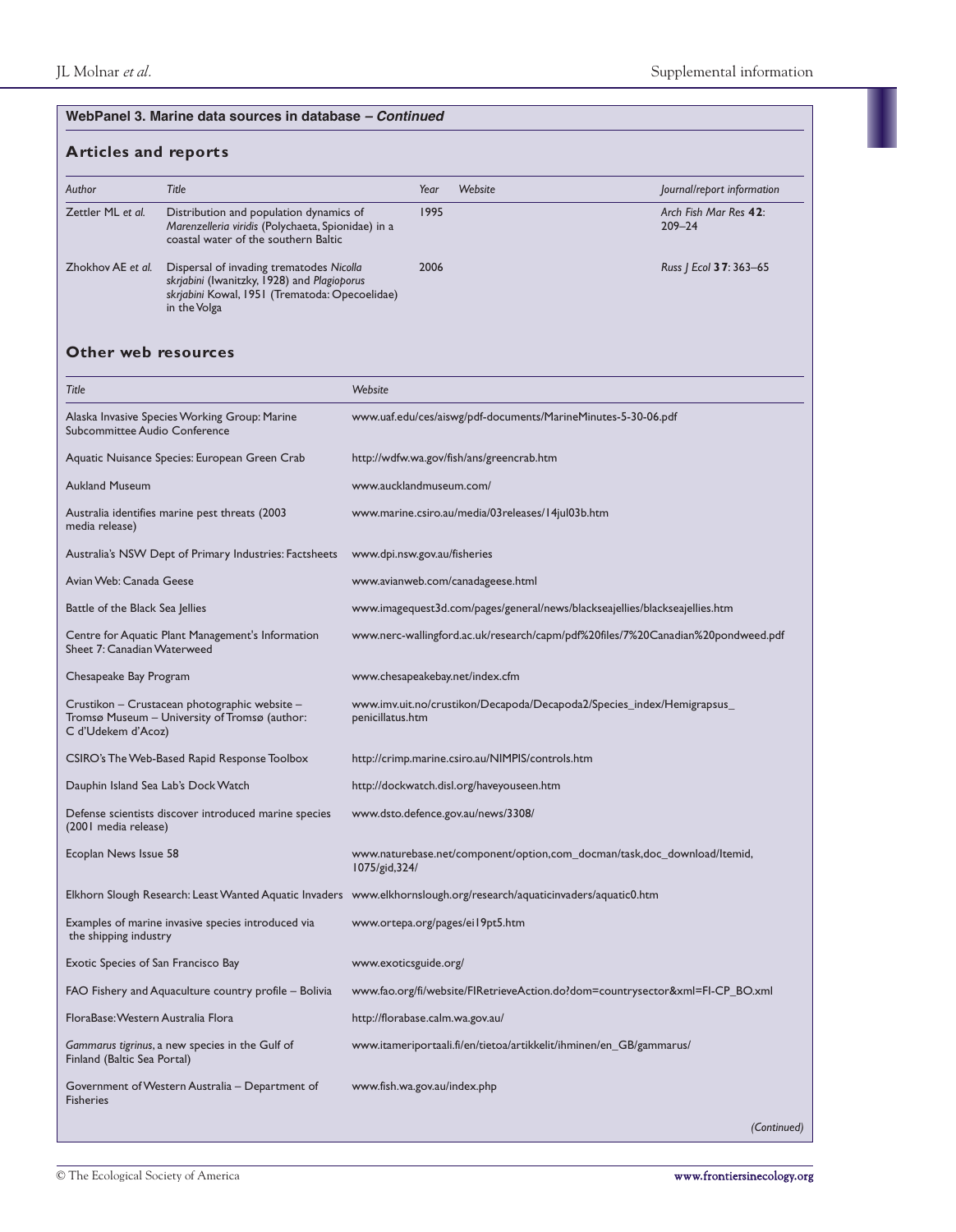### **Other web resources**

| Title                                                                                                      | Website                                                                           |
|------------------------------------------------------------------------------------------------------------|-----------------------------------------------------------------------------------|
| Gracilaria salicornia                                                                                      | http://downwindproductions.com/tours/streams/algae.html                           |
| Greater Chicago Cichlid Association                                                                        | www.gcca.net/index.htm                                                            |
| Guide to Marine Invaders in the Gulf of Maine                                                              | www.mass.gov/czm/invasives/monitor/id.htm                                         |
| HELCOM (Helsinki Commission) 1/2005 Newsletter                                                             | http://helcom.navigo.fi/stc/files/Publications/Newsletters/newsletter_01_2005.pdf |
| Hemigrapsus takanoi in the Eastern Scheldt                                                                 | www.dochterland.org/hemigrapsus.htm                                               |
| Identifying Harmful Marine Dinoflagellates: Harmful<br>Marine Dinoflagellate Taxa                          | www.nmnh.si.edu/botany/projects/dinoflag/taxa.htm#Ostreopsis                      |
| Invasion of the Jellies: Unwelcome Visitors to the<br><b>Black Sea</b>                                     | www.ocean.udel.edu/blacksea/chemistry/jellyfish.html                              |
| Jax Shells (Jacksonville, FL)                                                                              | www.jaxshells.org/                                                                |
| Jellies Zone                                                                                               | http://jellieszone.com/gonionemus.htm                                             |
| Marine invasive species at our door steps: Seychelles is<br>taking early measures (author: Bijoux J)       | www.mcss.sc/MCNEWS/MCNews_v2_2.htm                                                |
| Maryland DNR: Harmful Algal Blooms in Maryland                                                             | www.dnr.state.md.us/Bay/hab/prorocentrum.html                                     |
| MIT Sea Grant's Introduced and Cryptogenic Species<br>of the North Atlantic                                | http://massbay.mit.edu/exoticspecies/exoticmaps/index.html                        |
| MLPC - Hemimysis anomala, shrimp                                                                           | http://blog.midwestlakes.org/06-12/hemimysis-anomala-shrimp.html                  |
| Museo Di Storia Naturale – Di Venezia: Bursatella leachi                                                   | www.msn.ve.it/index.php?pagina=progamb_view&id=4&idprog=18                        |
| NOAA NMFS - Southwest Regional Office                                                                      | http://swr.nmfs.noaa.gov/Default.htm                                              |
| Non-indigenous aquatic species of concern for Alaska –<br><b>Fact Sheets</b>                               | www.pwsrcac.org/projects/NIS/factsheets.html                                      |
| Overview of the Conservation of Australian Marine<br>Invertebrates (Report for Environment Australia 2002) | www.amonline.net.au/invertebrates/marine_overview/chapt6aa.html                   |
| Poisonous Red Sea Pufferfish Reach Crete                                                                   | www.cretegazette.com/2007-05/crete_lagocephalus_sceleratus.php                    |
| Polysiphonia Ecology: Invasions (author: S Skikne)                                                         | www.mbari.org/staff/conn/botany/reds/Sarah/ecology-invasions.htm                  |
| San Francisco Estuary Invasive Spartina Project                                                            | www.spartina.org/maps_findings.htm                                                |
| Seastar threat grows in southern Australia (1999<br>media release)                                         | www.csiro.au/files/mediarelease/mr1999/SeastarThreatGrowsInSouthernAustralia.htm  |
| Sierra Club Comments for the US Coral Reef Task<br>Force $-10/24/06$                                       | www.coralreef.gov/taskforce/pdf/sierra_club_usvi.pdf                              |
| Southern Ocean Amphipoda Checklist                                                                         | www.naturalsciences.be/amphi/checklist.pdf                                        |
| Synopsis of Infectious Diseases and Parasites of<br>Commercially Exploited Shellfish                       | www.pac.dfo-mpo.gc.ca/sci/shelldis/pages/morwoy_e.htm                             |
| The Indian River Lagoon Species Inventory<br>(Smithsonian Marine Station at Fort Pierce)                   | www.sms.si.edu/irLspec/index.htm                                                  |
| UNEP-GRID Fact Sheet: Hemimysis anomala GO Sars,<br>1907                                                   | www.grid.unep.ch/bsein/redbook/txt/hemimysa.htm                                   |
| University of Michigan Museum of Zoology's Animal<br>Diversity Web                                         | http://animaldiversity.ummz.umich.edu/site/index.html                             |
| University of Tartu: Benthic Invertebrates                                                                 | www.sea.ee/Sektorid/merebioloogia/MASE/Benthic_invertebrates.htm<br>(Continued)   |